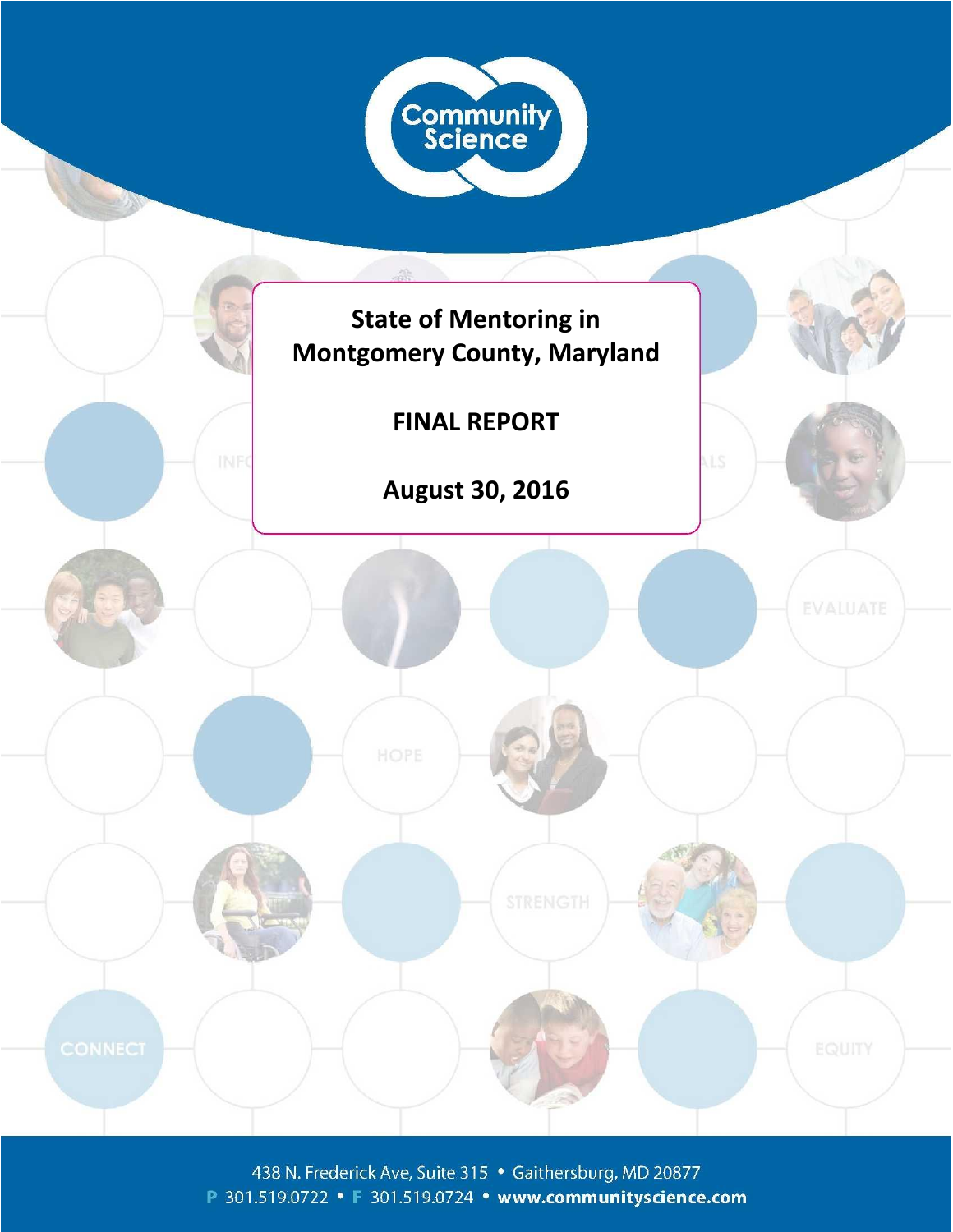## <span id="page-1-0"></span>**Preface**

This report summarizes the results of a qualitative study designed to provide a deeper understanding of mentoring programs that serve children and youth in Montgomery County, Maryland. With this report, the Montgomery County Collaboration Council for Children, Youth, and Families can reflect on opportunities to enhance mentoring programs as a strategy to support the development of children and youth. Additionally, this report can also be used to reflect on the needs of mentoring programs and ways to support the utilization of best practices in mentoring.

Community Science would like to thank the leadership, guidance, and assistance provided by Elijah Wheeler. We also would like to express our appreciation to the mentoring program staff and administrators and representatives from the funder and business community who took time to share their viewpoints and experiences with us. Our staff who contributed to this report include Brandon Coffee-Borden (Project Director), Jasleen Singh, Sofia Sabirova, and Kien Lee.

## <span id="page-1-1"></span>**Executive Summary**

Mentoring programs strive to create positive relationships between children or youth and caring individuals, and research has found that mentoring supports the socio-emotional, identity, and cognitive development of children and youth (DuBois, Holloway, Valentine, & Cooper, 2002; DuBois, Neville, Parra, & Pugh-Lilly, 2002; Herrera, Vang, & Gale, 2002; Jekielek, Moore, & Hair, 2002, Rhodes, Spencer, Keller, Liang, & Noam, 2006). Research has also established that mentoring programs have the greatest impact when they utilize best practices, such as providing sufficient pre-match training to mentors, monitoring and supporting the quality of the mentoring relationship, and having an effective process for closing out the mentoring relationship (Cavell, Elledge, Malcolm, Faith, & Hughes 2009; Chang, Greenberger, Chen, Heckhausen, & Farrugia, 2010; DuBois et al., 2002a).

The Montgomery County Collaboration Council for Children, Youth and Families (Collaboration Council) engaged Community Science to conduct a review of mentoring programs that serve children and youth in Montgomery County, Maryland. The goal was to produce a "State of Mentoring" needs assessment to document and inventory the mentoring programs in Montgomery County and their use of best practices. The study team from Community Science collected data through semi-structured key informant interviews with representatives from mentoring programs and focus groups with representatives from funders, business leaders, and youth practitioners. The study found the following regarding best practices implemented within Montgomery County mentoring programs:

Mentor Recruitment and Screening

- Mentoring programs encouraged mentors and program staff to assist with mentor recruitment by providing them with knowledge and resources to ask associates, who meet the eligibility criteria of the program, to become mentors.
- Mentoring programs worked during recruitment to inform potential mentors of the realistic benefits, practices, and challenges associated with the mentor role.
- Mentoring programs required potential mentors to complete an interview and screening process to assess their suitability for serving as mentors.
- Mentoring programs typically required mentors to commit to meeting with mentees face-toface at least once a week and four or more hours per month, on average, over the academic or calendar year.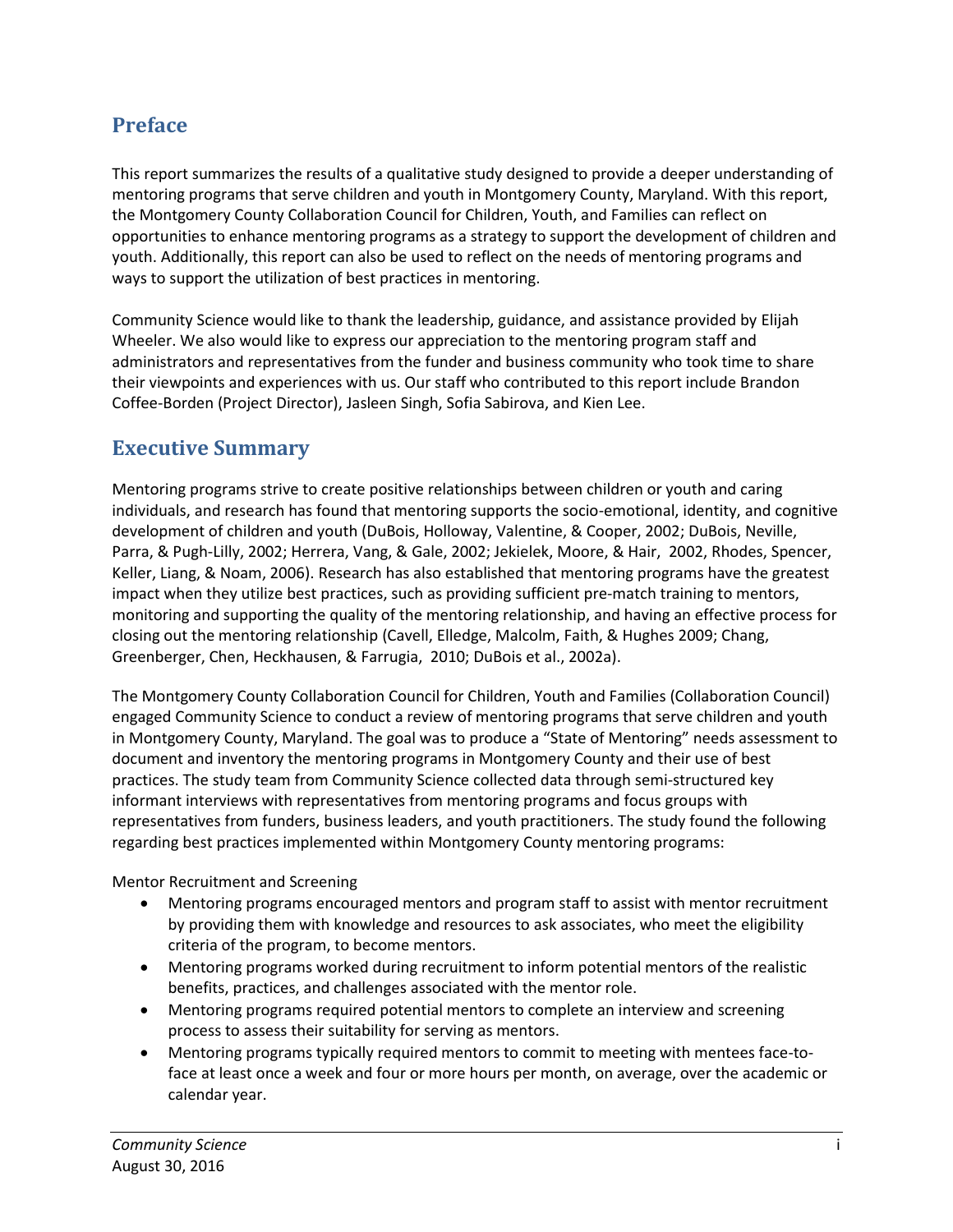Mentee Recruitment and Screening

- Mentoring programs used systems of recruitment to engage mentees whose needs align with the services offered by the program and the program's intended outcomes.
- Mentoring programs engaged in practices to ensure that youth, parents, and guardians understood the program's requirements and how a mentoring relationship would benefit the youth.

Pre-match Training

- All mentoring programs provided pre-match training to mentors, but the length of pre-match training tended not to meet or exceed six hours.
- Mentoring programs covered key topic areas to equip mentors with the knowledge and skills needed to be effective mentors before entering the mentoring relationship, but the depth of coverage varied by program.
- Mentoring programs varied in the extent to which they required a formal mentee orientation or training outside of the recruitment and screening process.
- Mentoring programs varied in the extent to which they required a formal parent or guardian orientation or training outside of the recruitment and screening process.

Matching and Initiating the Mentoring Relationship

- Mentoring programs that formally matched mentors and mentees tended to form matches based on interests, personality, and other mentor and mentee characteristics.
- Some mentoring programs provided space for mentoring relationships to develop naturally although program staff would facilitate connections, when needed.
- Mentoring programs typically facilitated a formal match meeting once a match was established.

Monitoring and Support

- Mentoring program staff checked in with mentors at least once per month and more frequently at the beginning of the mentoring relationship.
- Mentoring program staff checked in with mentees at least once per month and more frequently at the beginning of the mentoring relationship.
- Mentoring program staff primarily used qualitative information obtained from mentors and mentees and observations to assess the mentoring relationship.
- Mentoring programs provided limited ongoing training opportunities.

Closure

- Site-based and school-based mentoring programs had systems for managing expected closure and provided opportunities to mark and celebrate the transition of the mentoring relationship.
- Mentoring programs had procedures to manage unexpected closure and rematch youth, if desired.

Program Evaluation

- Mentoring programs tended to employ some form of formal process evaluation and monitoring.
- Mentoring programs tended to employ some form of outcome evaluation, but the use of this information to inform program changes was limited.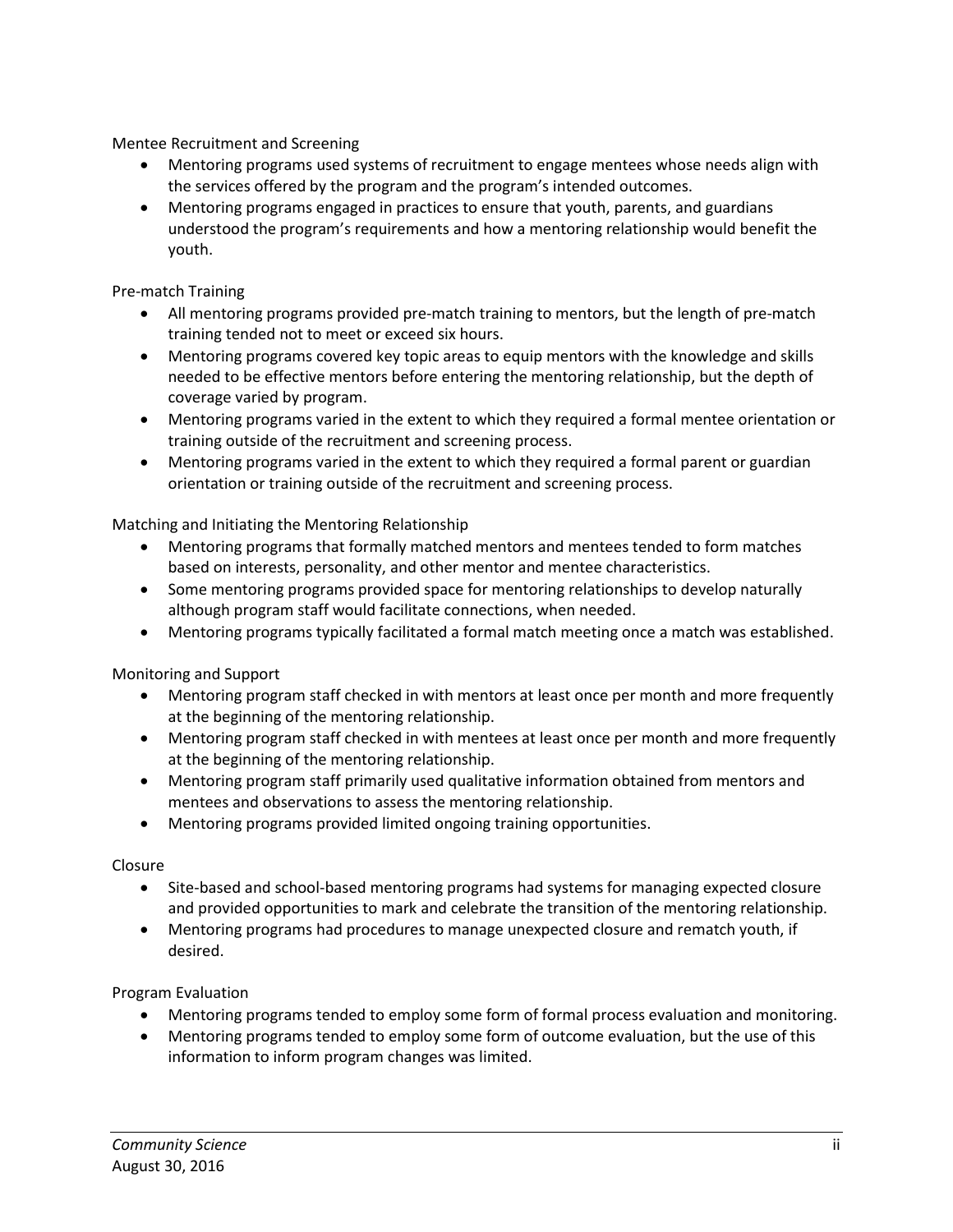The study found the following ongoing needs, challenges, and opportunities in Montgomery County mentoring programs:

- Codifying all mentoring program policies and procedures in a manual or guide;
- Developing and implementing a resource development strategy and increasing the overall level of program funding;
- Providing staff development opportunities and increasing staff size;
- Locating and using mentoring program training and technical assistance to support the development of mentoring programs;
- Creating community awareness of specific mentoring programs and the general benefits of mentoring;
- Using evaluation data for program improvement; and
- Finding opportunities for collaboration among youth-serving organizations and mentoring programs.

Although this in-depth qualitative study may not represent all mentoring programs in Montgomery County, it provides several insights into trends and potential opportunities to enhance the ongoing work of mentoring programs. For instance, many programs were site-based or school-based, which may present an opportunity to offer more community-based mentoring. Most programs served a primarily male and racial and ethnic minority population, which may present an opportunity to expand the availability of programs that target other groups. Further, no programs were systematically applying new approaches, such as e-mentoring, which could support an existing program's activities and achievement of its intended outcomes. While screening and recruitment practices tended to be consistent across programs, programs varied in the extent of pre-match preparation and ongoing training provided to mentors, mentees, and parents or guardians. The data reveal opportunities to enhance the comprehensiveness of written policies and procedures, grant-seeking and funding levels, staffing, training and technical assistance, community awareness, evaluation, and collaboration.

Based upon observations provided by study participants and the study team's observations and analysis, the following steps are recommended for enhancing the work of Montgomery County mentoring programs:

- 1. Develop comprehensive mentoring program manuals or guides;
- 2. Create, implement, and monitor resource development plans;
- 3. Increase the amount of pre-match and post-match training provided to mentors;
- 4. Provide consistent pre-match training to mentees and parents or guardians; and
- 5. Increase program capacity to collect, analyze, and use data for program improvement and for monitoring the quality of the mentoring relationship.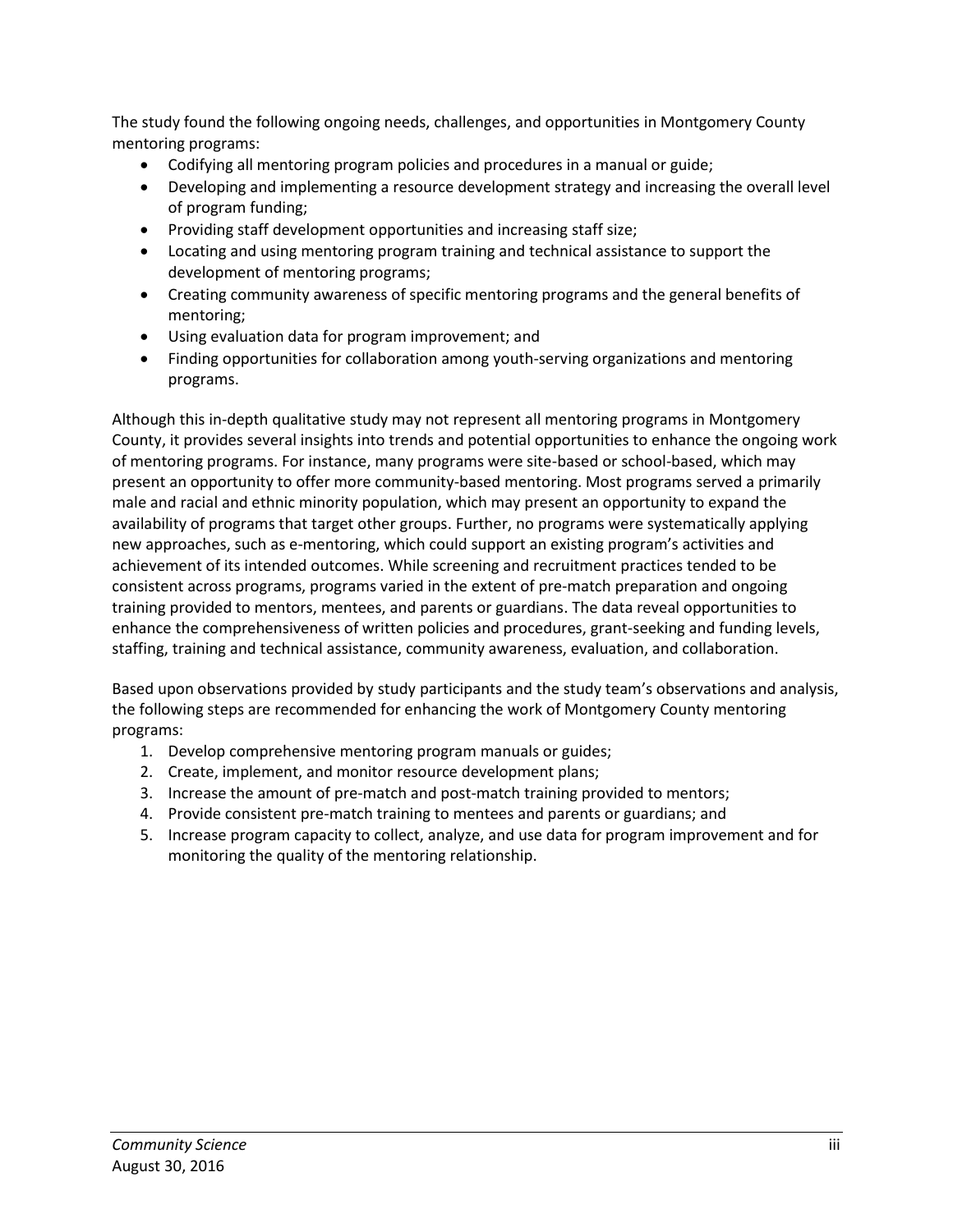# **Table of Contents**

| 1. |     |                                                                                                 |  |  |  |  |
|----|-----|-------------------------------------------------------------------------------------------------|--|--|--|--|
| 2. |     |                                                                                                 |  |  |  |  |
|    | 2.1 |                                                                                                 |  |  |  |  |
|    | 2.2 |                                                                                                 |  |  |  |  |
|    | 2.3 |                                                                                                 |  |  |  |  |
| 3. |     |                                                                                                 |  |  |  |  |
| 4. |     | Identification of Mentoring Program Best Practices and Their Use in Montgomery County Mentoring |  |  |  |  |
|    |     |                                                                                                 |  |  |  |  |
|    | 4.1 |                                                                                                 |  |  |  |  |
|    | 4.2 |                                                                                                 |  |  |  |  |
|    | 4.3 |                                                                                                 |  |  |  |  |
|    | 4.4 |                                                                                                 |  |  |  |  |
|    | 4.5 |                                                                                                 |  |  |  |  |
|    | 4.6 |                                                                                                 |  |  |  |  |
|    | 4.7 |                                                                                                 |  |  |  |  |
|    | 4.8 |                                                                                                 |  |  |  |  |
| 5. |     |                                                                                                 |  |  |  |  |
| 6. |     |                                                                                                 |  |  |  |  |
|    |     |                                                                                                 |  |  |  |  |
|    |     |                                                                                                 |  |  |  |  |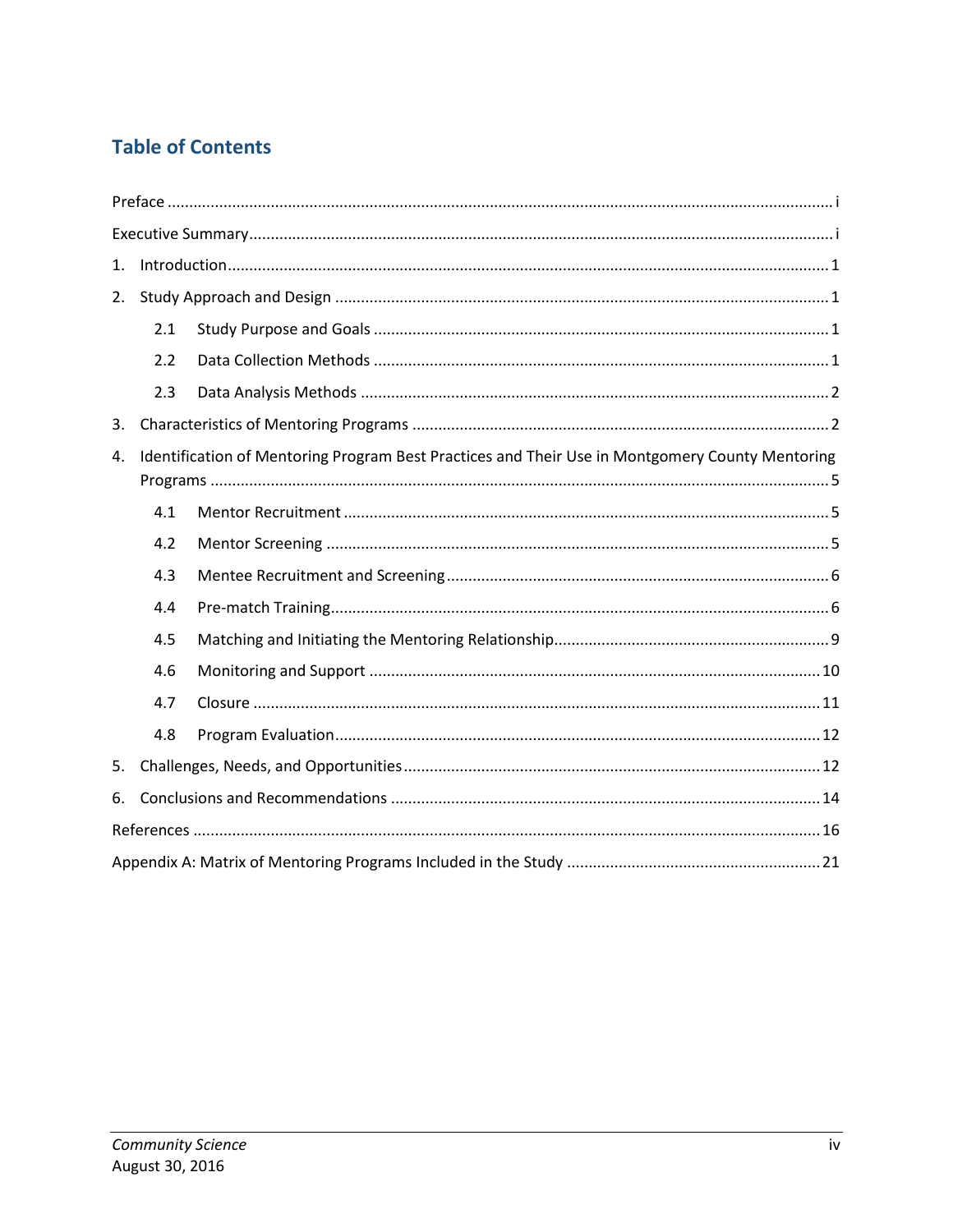# <span id="page-5-0"></span>**1. Introduction**

Mentoring programs strive to create positive relationships between children or youth and caring individuals that offer guidance, support, and encouragement. Researchers in various settings such as education, juvenile justice, and mental health, have found that youth benefit from participating in programs that incorporate a nonparent or guardian mentor into their lives, including improved socioemotional, identity, and cognitive development (DuBois et al., 2002a; DuBois et al., 2002b; Herrera et al., 2002; Jekielek et al., 2002, Rhodes et al., 2006). Nonetheless, this body of research also notes that mentoring programs have the greatest impact when they utilize best practices (Cavell et al., 2009; Chang et al., 2010; DuBois et al., 2002a). As discussed below, examples of best practices include providing sufficient pre-match training to mentors, monitoring and supporting the quality of the mentoring relationship, and having an effective process for closing out the mentoring relationship.

# <span id="page-5-1"></span>**2. Study Approach and Design**

## <span id="page-5-2"></span>**2.1 Study Purpose and Goals**

The Montgomery County Collaboration Council for Children, Youth and Families (Collaboration Council) engaged Community Science to conduct a review of mentoring programs that serve children and youth in Montgomery County, Maryland. The goal was to produce a "State of Mentoring" needs assessment to document and inventory the mentoring programs in Montgomery County and their use of best practices in mentoring.

## <span id="page-5-3"></span>**2.2 Data Collection Methods**

The Community Science study team collected data through semi-structured interviews and focus groups.

**Semi-structured key informant interviews with representatives from mentoring programs**. The Study Team conducted 60 minute semi-structured key informant interviews with representatives from 11 mentoring programs that served participants in Montgomery County. In partnership with the Collaboration Council, the study team selected programs for interviews through two primary means:

- The study team selected programs funded in the county executive's FY2015 budget or programs recommended for funding in the county executive's FY2016 budget.
- The study team identified programs using findings from the Collaboration Council's March 2015 web-based survey of mentoring programs; data extracts from infoMONTGOMERY, an online database containing detailed information about health, education and human service resources throughout Montgomery County, Maryland; programs identified through web searches and by key informant interview respondents, and information provided by Collaboration Council staff.

**Focus groups with funders and business representatives and youth practitioners**. The study team conducted four focus groups with parties that support or are connected to mentoring programs:

 **Youth practitioners**. The study team conducted one in-person 60-minute focus group with four mentoring program youth practitioners. The focus group focused on community assets and unmet needs of children and youth in Montgomery County; coordination with other child, youth, and family serving institutions in the community; opportunities and challenges for crossprogram collaboration; training, technical assistance, and other resources needed to improve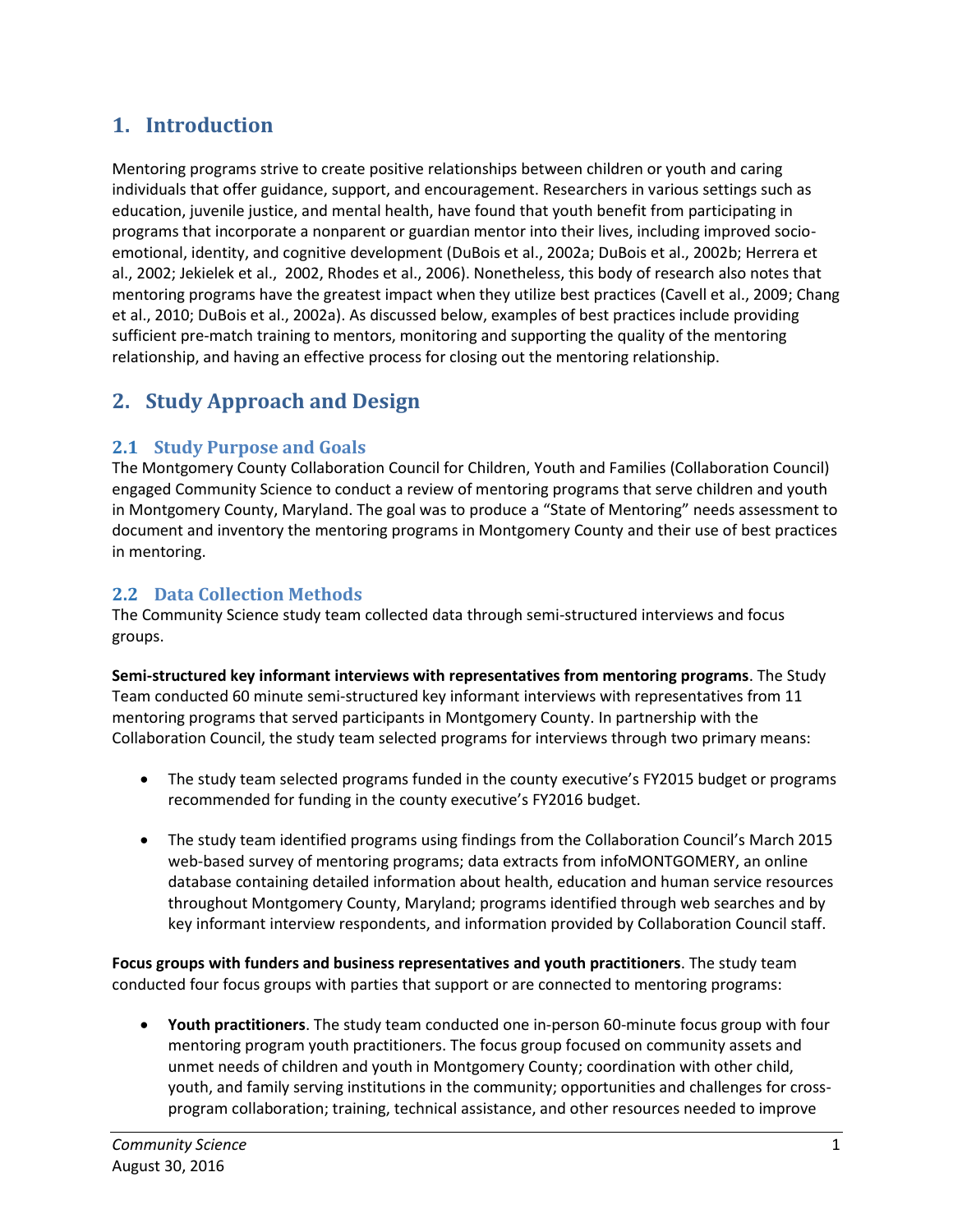the delivery of mentoring programs; barriers and challenges experienced implementing mentoring programs; and successes experienced implementing mentoring programs and facilitators of success.

 **Representatives from funders and business**. The study team conducted one 60-minute focus group over the telephone with eight representatives from the funder and business community. The focus group focused on the organization's motivation for supporting mentoring, approaches to increasing the participation of philanthropy and business in supporting mentoring, opportunities for community engagement in mentoring, and the need for mentoring relative to other community priorities.

## <span id="page-6-0"></span>**2.3 Data Analysis Methods**

The study team systematically reviewed the qualitative data collected through interviews and openended survey responses for topics, and the number of times a topic was reported by individual respondents was counted. Topics reported multiple times by an individual respondent were only counted once, and a single respondent may have contributed to more than one topic. As a general rule of evidence for these data, all findings required at least three or more sources (e.g., mentees) in order to be included in this report. Focus group data were analyzed using similar techniques and findings are presented at the group level. The study team also conducted a thorough review of the mentoring program literature to identify best practices.

# <span id="page-6-1"></span>**3. Characteristics of Mentoring Programs**

This section summarizes the characteristics, goals, and objectives of mentoring programs that participated in key informant interviews.

*Mentoring programs tended to be site-based or school-based and typically provided traditional oneon-one mentoring services*. On average, the programs had been in operation for just under 14.6 years with the youngest program being two years in age and the oldest being 34 years old. Seven mentoring programs that participated in key informant interviews were primarily site-based or school-based while four programs were primarily community-based (see Exhibit 1). Seven programs were primarily traditional one-on-one mentoring programs followed by two that provided peer mentoring. On average, program implementation cost \$1,186 per mentee based on estimates provided by four programs.

| <b>Service Location</b>              | <b>Number of Programs</b><br>$(N = 11)$ |
|--------------------------------------|-----------------------------------------|
| <b>Primarily Community-Based</b>     | 4                                       |
| Primarily Site-based or School-based |                                         |
| <b>Type of Mentoring</b>             |                                         |
| <b>Primarily One-to-One</b>          |                                         |
| <b>Team Mentoring</b>                | 1                                       |
| <b>Group Mentoring</b>               |                                         |
| Peer Mentoring                       |                                         |

### **Exhibit 1. Mentoring Program Characteristics**

*Mentoring programs tended to serve children and youth who were low-income, identified as a racial or ethnic minority, and male*. Mentoring programs served 44.7 youth on average. During key informant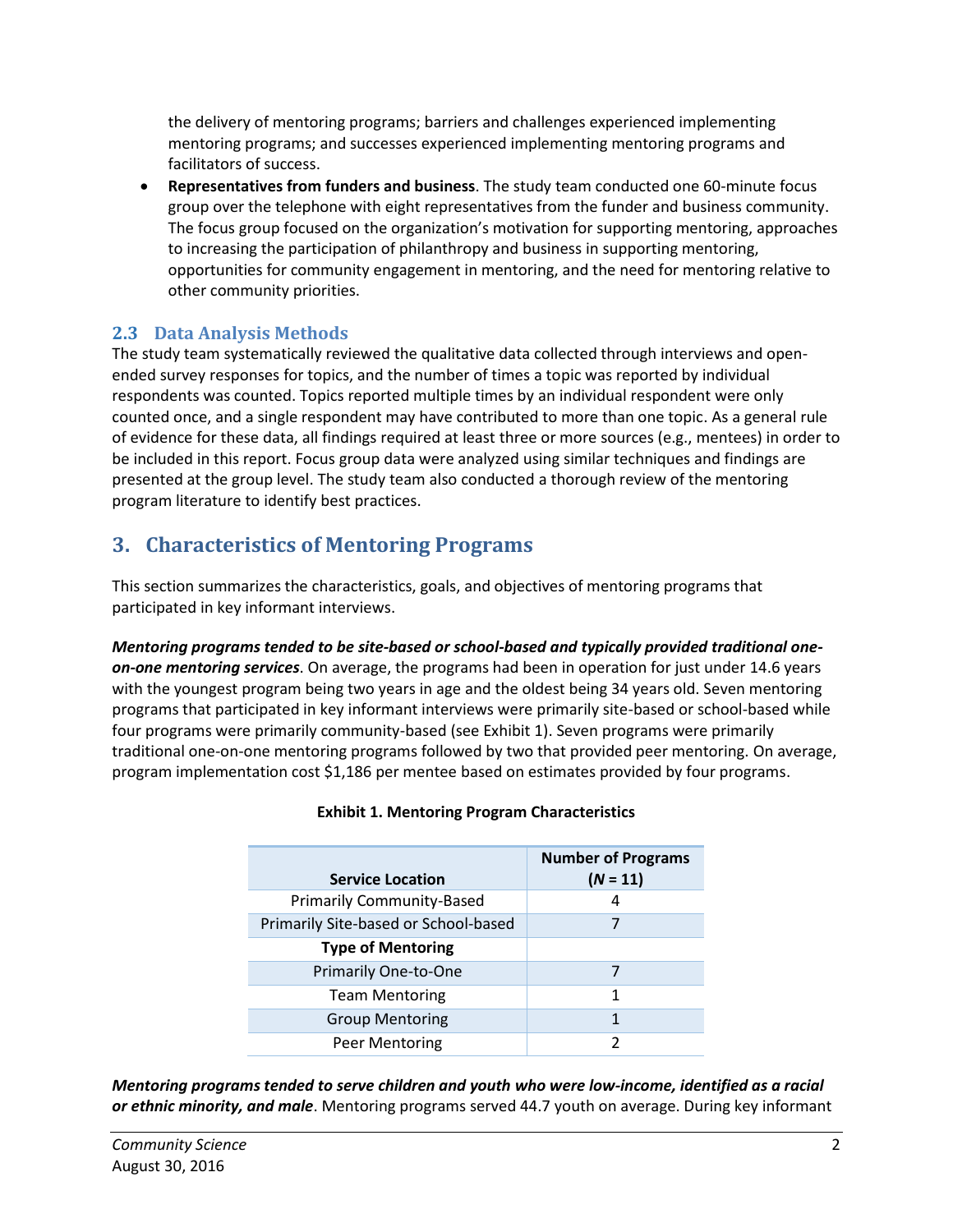interviews, nine programs described their service population as being primarily children and youth that identified as a racial or ethnic minority, most commonly African American, Hispanic or Latino, and Asian American (see Exhibit 2). Nine programs said their service population was primarily low-income children and youth. Programs most commonly served participants of middle and high school age (see Exhibit 3).

|                                           | <b>Number of Programs</b><br>$(N = 11)$ |
|-------------------------------------------|-----------------------------------------|
| <b>Majority Racial or Ethnic Minority</b> |                                         |
| <b>Mostly Female</b>                      |                                         |
| <b>Mostly Male</b>                        | 6                                       |
| Both male and female                      |                                         |
| Low-income                                |                                         |

#### **Exhibit 2. Mentee Demographic Characteristics**



*Programs typically had adults serving as volunteer mentors*. Mentoring programs had 28.6 volunteer mentors on average (see Exhibit 4). The average mentor to mentee ratio across the 11 programs was 2.5 mentees per mentor. Seven of the 11 programs typically had mentors aged 18 or above. Two of the remaining four programs utilized a peer mentoring model, and two allowed individuals 16 or 17 and above to serve as mentors in addition to adults.

#### **Exhibit 4. Mentor Characteristics**

| Average Number of Mentors        | -28.6 |
|----------------------------------|-------|
| Average Mentor/Mentee ratio      | 2.5   |
| Mentors 18+ (Number of Programs) |       |

#### *Mentoring programs articulated a theory of change that described the mentoring relationship supporting a series of positive youth outcomes*. Across the 11 mentoring programs that participated in key informant interviews, the interviewees described the mentoring relationship and the accompanying program activities supporting the socio-emotional, identity, and cognitive development of children and youth (see Exhibit 5). The key informants described this development leading to the achievement of a series of targeted outcomes. Ten of the 11 programs targeted improved academic achievement,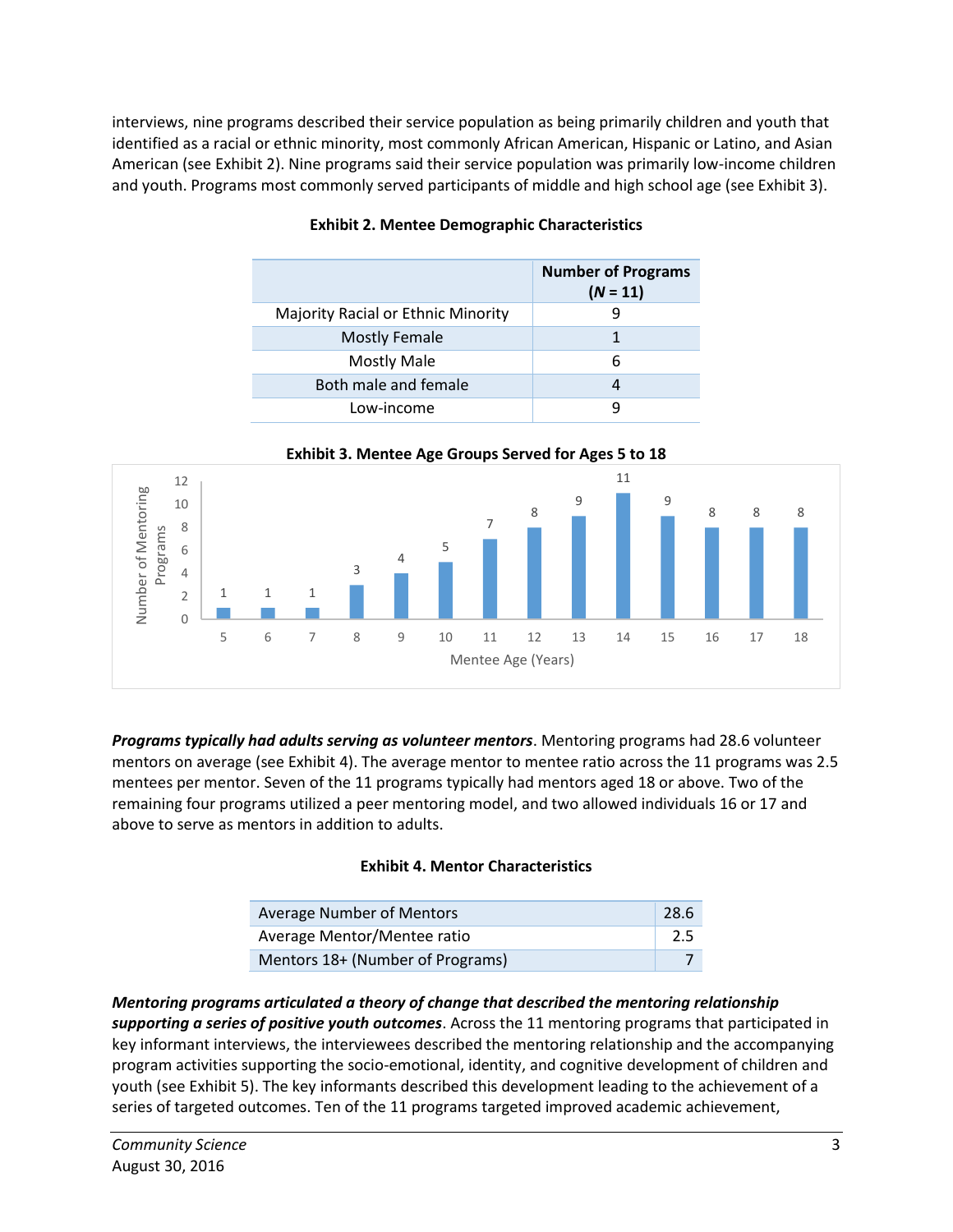increased mentee confidence, self-efficacy, and feelings of empowerment. Nine programs targeted improved social skills and decreased problem behaviors. As discussed below, most programs were collecting some form of evaluation data to assess progress toward targeted outcomes.

*Mentoring programs, representatives from business and funders, and youth practitioners expressed that mentors, youth, and the community benefited from the services provided by mentoring programs*. In addition to the direct benefits mentees receive from participation, mentoring programs, representatives from business and funders, and youth practitioners expressed that mentors, youth, and the broader community also benefit from the work of mentoring programs. They noted that mentoring relationships provide an opportunity for mentors to learn about themselves, have a positive impact in the lives of youth and children, improve their understanding of different backgrounds and cultures, improve self-esteem and feelings of accomplishment, and enhance their own personal relationships and networks. They noted that the Montgomery County community benefits from improved outcomes for youth and families. Business leaders and funders, in particular, noted that business and funder involvement in mentoring can enrich the lives and careers of employees, establish or improve community connections, and increase a business or funders' community profile.



**Exhibit 5. Montgomery County Mentoring Programs' Theory of Change for Positive Youth Outcomes**

Note: The number of mentoring programs is in parentheses in the "Targeted Outcomes" box with a total of 11 possible programs.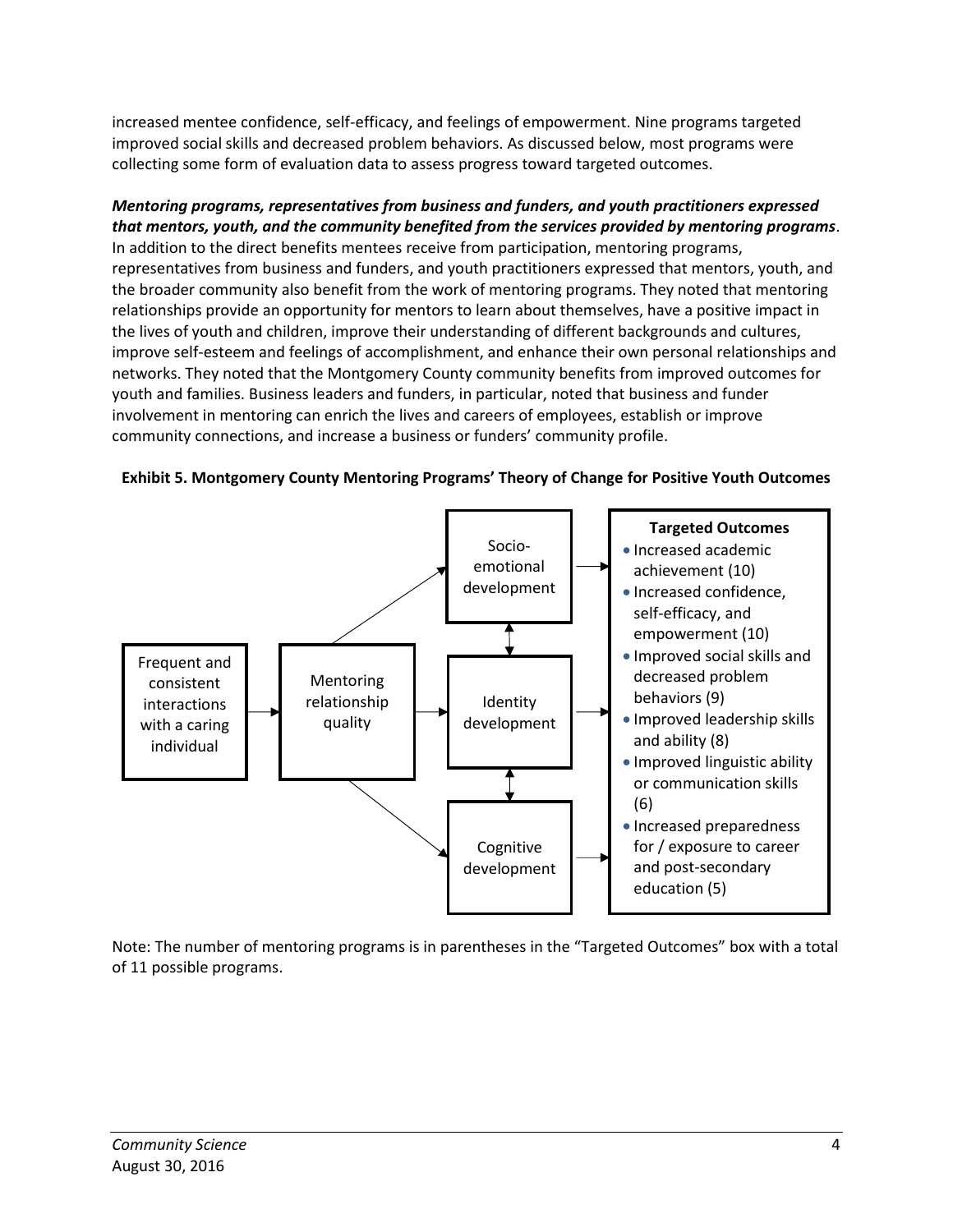## <span id="page-9-0"></span>**4. Identification of Mentoring Program Best Practices and Their Use in Montgomery County Mentoring Programs**

## <span id="page-9-1"></span>**4.1 Mentor Recruitment**

The likelihood of individuals committing to volunteering increases when they are asked to serve as a mentor by someone they know (Furano, Roaf, Styles, & Branch, 1993; MacNeela 2008). Research notes the importance of recruitment strategies that realistically portray the benefits, practices, supports, and challenges of mentoring in a given program (DuBois et al., 2002a). The most common barriers to volunteering are lack of time, lack of interest, and health problems (Sundeen, Raskoff, & Garcia, 2007). Nonetheless, mentors' unfulfilled expectations or mistaken impressions can contribute to early termination of the mentoring relationship (Spencer, 2007).

*Mentoring programs encouraged mentors and program staff to assist with mentor recruitment efforts by providing them with knowledge and resources to ask associates, who meet the eligibility criteria of the program, to become mentors*. Eight of the 11 mentoring programs that participated in key informant interviews noted that their most fruitful method of mentor recruitment was through word-ofmouth and the social networks of staff and mentors.

*Mentoring programs worked to inform potential mentors of the realistic benefits, practices, and challenges associated with the mentor role during recruitment.* Ten of the 11 mentoring programs that participated in key informant interviews described efforts to inform potential mentors of the rewards of serving as mentor while also providing a realist description of program expectations and potential challenges that might arise in the mentor-mentee relationship.

## <span id="page-9-2"></span>**4.2 Mentor Screening**

A strong mentor application and screening process is critical to protect program participants from potential abuse or unsafe environments and to ensure that mentors have the appropriate temperament and commitment for making the mentoring relationship a positive experience (Kremer & Cooper, 2014). Studies of both community-based and school- based volunteer mentoring programs have shown that longer-term mentoring relationships (lasting one calendar year or academic year) that involve consistent interaction (a minimum four or more hours per month) tend to be associated with greater benefits to youth (Bayer, Grossman, & DuBois, 2015; Frecknall & Luks 1992; Grossman & Johnson, 1998; Grossman & Rhodes, 2002; Herrera et al., 2007).

*Mentoring programs required potential mentors to complete an interview and screening process to assess their suitability for serving as mentors.* Ten of the 11 mentoring programs that participated in key informant interviews noted that mentors were required to complete an application with questions about personal background, motivation for being a mentor, and personal and professional experiences. Similarly, 10 programs required mentors to complete an in-person or telephone interview with program staff. All programs required adult mentors to complete a criminal history background check.

*Mentoring programs typically required mentors to commit to meeting with mentees face-to-face a minimum of once a week and four or more hours per month, on average, over the academic or calendar year*. Six of the seven site-based or school-based programs required mentors to meet with mentees for one to two hours per week over the course of the academic year. The seventh program was a program targeted at addressing school behavior and socio-emotional health that required 1.5 hours of interaction each week over the course of 12 weeks. It is important to note that some targeted programs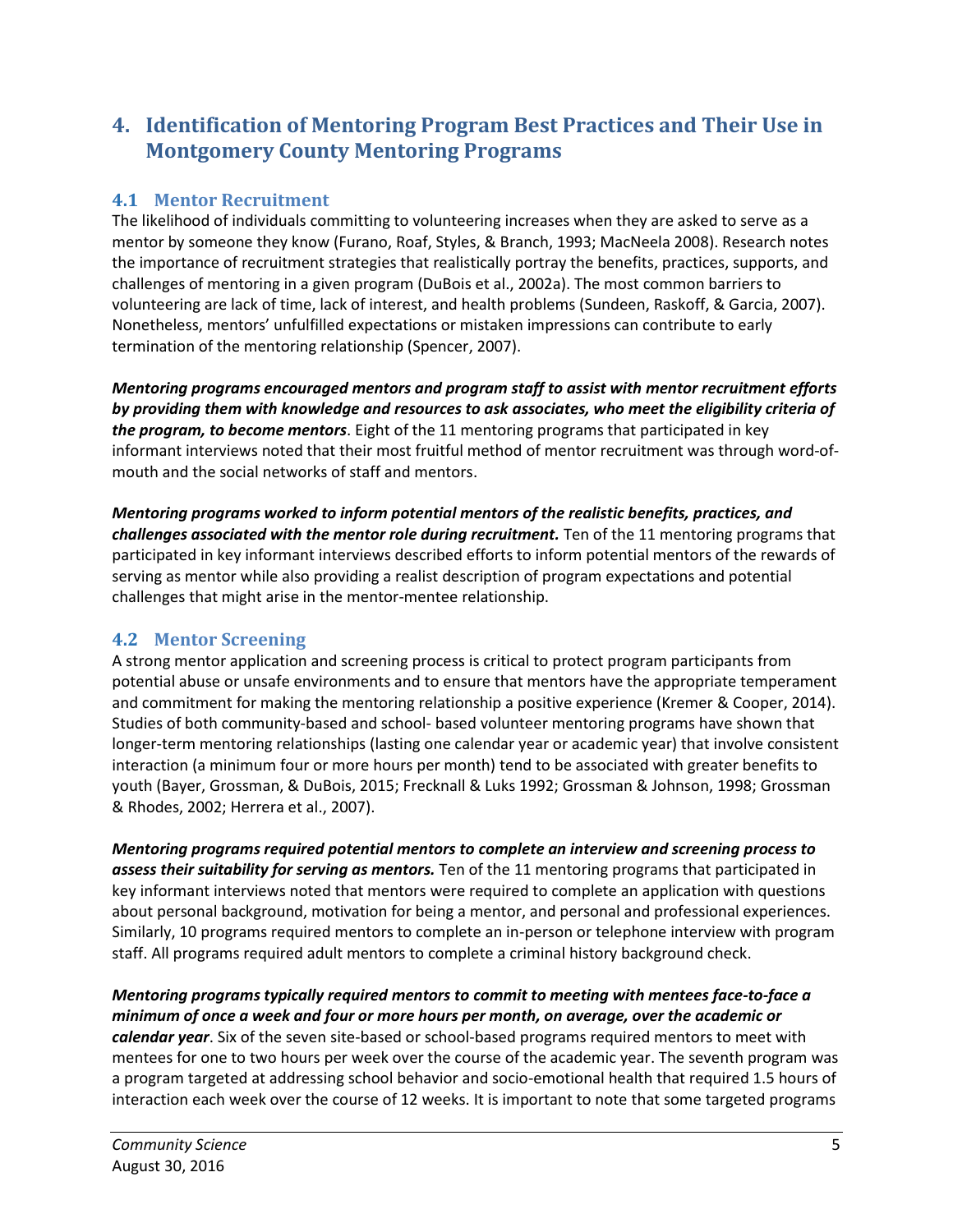that last less than an academic year have achieved meaningful results using mentoring (Wyman et al., 2010). Three of the four community-based programs required mentors to meet with mentees at least four hours per month and typically at least once per week over the course of the calendar year.

### <span id="page-10-0"></span>**4.3 Mentee Recruitment and Screening**

Mentoring programs typically have a clearly defined set of intended outcomes and target population. Therefore, mentees should be recruited based on the specific services available that might benefit them. As described in Section 4.2, mentoring relationships must last the intended duration and include a sufficient frequency of contact to have the greatest benefit to youth (Larose, Tarabulsy, & Cyrenne, 2005). To maximize the likelihood of a mentoring relationship running its intended course, all parties involved – parents or guardians, mentees, and mentors – must be committed to the success of the relationship.

*Mentoring programs utilized systems of recruitment to engage mentees whose needs align with the services offered by the program and the program's intended outcomes*. Seven of the 11 programs described using referral relationships with community organizations or schools to recruit mentees who met clearly defined criteria for program eligibility and intake. Two programs reported primarily recruiting mentees from other programs within the organization where a program staff person familiar with the youth and the mentoring program's services could judge whether a youth would benefit from mentoring. Two programs also described encouraging their mentees to recruit peers who might benefit from the program.

*Mentoring programs engaged in practices to ensure that youth, parents, and guardians understood the program's requirements and how a mentoring relationship would benefit the youth*. All 11 programs that participated in key informant interviews reported meeting with youth to discuss program expectations; goals; the minimum length, frequency, and total hours of the mentoring relationship; and other program requirements. Eight of the 11 programs held telephone or in-person meetings with parents and guardians to explain the program, identify questions or concerns, and secure commitment before the youth began participating.

## <span id="page-10-1"></span>**4.4 Pre-match Training**

### **Pre-match Mentor Training Length**

Pre-match mentor training is a critical component of a successful mentoring program and can positively impact match length and the perceived closeness, supportiveness, satisfaction, and effectiveness of the mentor-mentee relationship (Bernstein, Dun Rappaport, Olsho, Hunt, & Levin, 2009; Herrera, DuBois, & Grossman, 2013; Herrera, Sipe, & McClanahan, 2000; Miller, 2007; Parra, DuBois, Neville, Pugh-Lilly, & Povinelli, 2002). Pre-match training can bolster mentors' self-efficacy and confidence as a mentor before entering the mentoring relationship — traits that have been connected to improved mentoring relationship quality and positive youth outcomes (DuBois et al., 2002a; DuBois & Neville, 1997; Hirsch, 2005; Karcher, Nakkula, & Harris, 2005; Morrow & Styles, 1995; Parra et al., 2002).

Beyond the simple provision of pre-match training, the amount of pre-match training delivered with clear outcomes in mind has been linked to higher levels of mentor effectiveness when compared to a lesser amount of poorly conceived training (Davidson & Redner, 1988; Davidson, Redner, Amdur, & Mitchell, 1990). Research has shown that mentors who received six or more hours of pre-match training felt more connected to their mentees, spent more time with their mentees, and were more likely to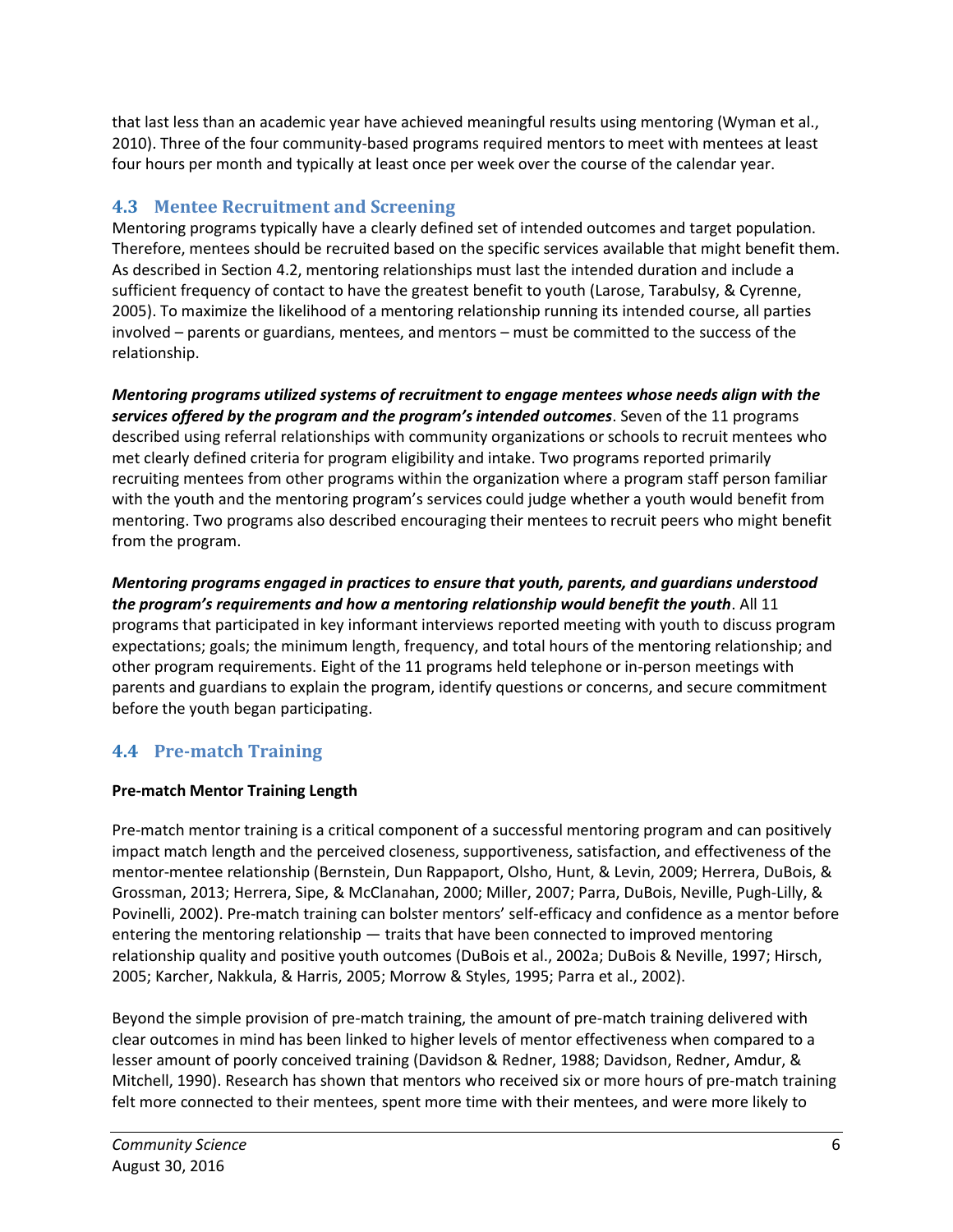continue their mentoring relationships compared to mentors who received two hours or less of training (Herrera et al., 2000; Herrera et al., 2007; Herrera et al., 2008; Jekielek et al., 2002).

#### *All mentoring programs provided pre-match training to mentors, but the length of pre-match training varied and tended not to meet the minimum six hours recommended as best practice*. Ten of the 11

mentoring programs that participated in key informant interviews discussed providing pre-match training to mentors designed to prepare them to engage successfully in the mentoring relationship. The length of this training, however, varied. Only three programs that participated in key informant interviews reported providing six or more hours of training. The remaining seven programs provided between two and six hours of pre-match training.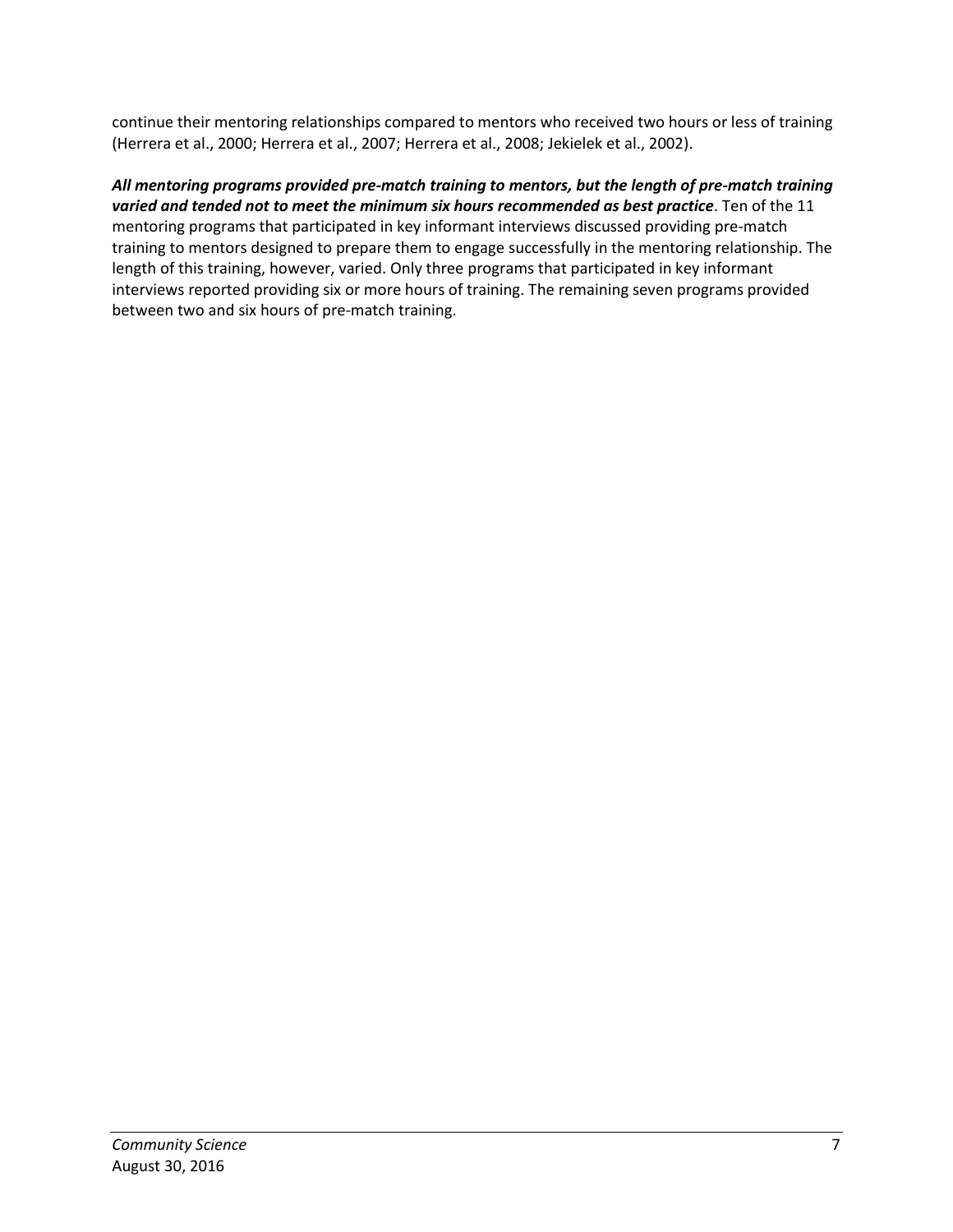#### **Pre-match Mentor Training Content**

In addition to providing background on the mentoring program, program setting, and logistics, research has shown that the inclusion of specific content in pre-match training can positively impact the mentoring relationship and capacity of mentors:

- Mentoring programs should encourage mentors to reflect on their reasons for becoming a mentor, expectations, and goals for the mentoring relationship. Mentors' unclear motivations, faulty expectations, and misaligned goals can impact the early phases of the mentoring relationship and long-term mentor satisfaction and commitment (Clary and Snyder, 1999; Evans, 2005; Karcher et al., 2005; Keller, 2005; Madia & Lutz, 2004; Spencer, 2006; Strapp et al., 2014; Stukas & Tanti, 2005; Wymer & Starnes, 2001).
- Mentoring programs should provide mentors with a theoretical orientation and practical skills for building relationships with mentees according to the program's goals, philosophy, and relational approach (Karcher, Kuperminc, Portwood, Sipe, & Taylor, 2006; Karcher & Nakkula, 2010; Morrow & Styles, 1995; Sipe, 2002; Spencer, 2006).
- Mentoring programs should educate mentors about the experiences and needs of special mentee populations such as children of incarcerated parents; youth in foster care; immigrant youth; juvenile justice system or child welfare involved youth; youth experiencing behavioral, mental health, or socio-emotional challenges; and other populations (Karcher et al., 2006; Karcher & Nakkula, 2010; Madia & Lutz, 2004; Schlafer, Poelmann, Coffino, & Hanneman, 2009; Spencer, 2006; Taussig & Culhane, 2014).

#### *Mentoring programs covered key topic areas to equip mentors with the knowledge and skills needed to be effective mentors before entering the mentoring relationship, but the depth of coverage varied*

*by program*. Ten of the 11 programs that participated in key informant interviews provided mentors with pre-match training on program rules, goals, and expectations; mentor obligations and roles; theory and skills in relationship development and maintenance; and ethics and safety. In addition, all programs provided pre-match training about the needs and experiences of the mentee service population as well as the program setting, when applicable. As noted above, however, the length of pre-match training varied across programs. Therefore, the depth of the discussion on these topic areas varied by program.

### **Pre-match Training for Mentees and Families**

The mentoring field has historically focused most on the importance of pre-match mentor training, but in recent years more attention has been paid to the benefits of preparing prospective mentees and their families for the mentoring relationship. In particular, pre-match training can provide mentees with knowledge and expectations about the program, mentee and mentor roles and expectations, the benefits of mentorship, and a forum for setting goals for program participation (Herrera et al., 2013; Kasprisin, Single, Single, Ferrier, & Muller, 2008). Pre-match orientation and training for parents or guardians can foster their support and involvement which has been linked to positive youth outcomes (DuBois et al. 2002a; Jekielek et al., 2002; Rhodes, 2002).

*Mentoring programs varied in the extent to which they required a formal mentee orientation or training outside of the recruitment and screening process.* Seven of the 11 mentoring programs that participated in key informant interviews provided a formal orientation or training for mentees before starting the mentoring relationship. This training tended to be conducted one-to-one with a program staff person, in a group with other mentees, together with their mentors, or with their mentors and their parent or guardians.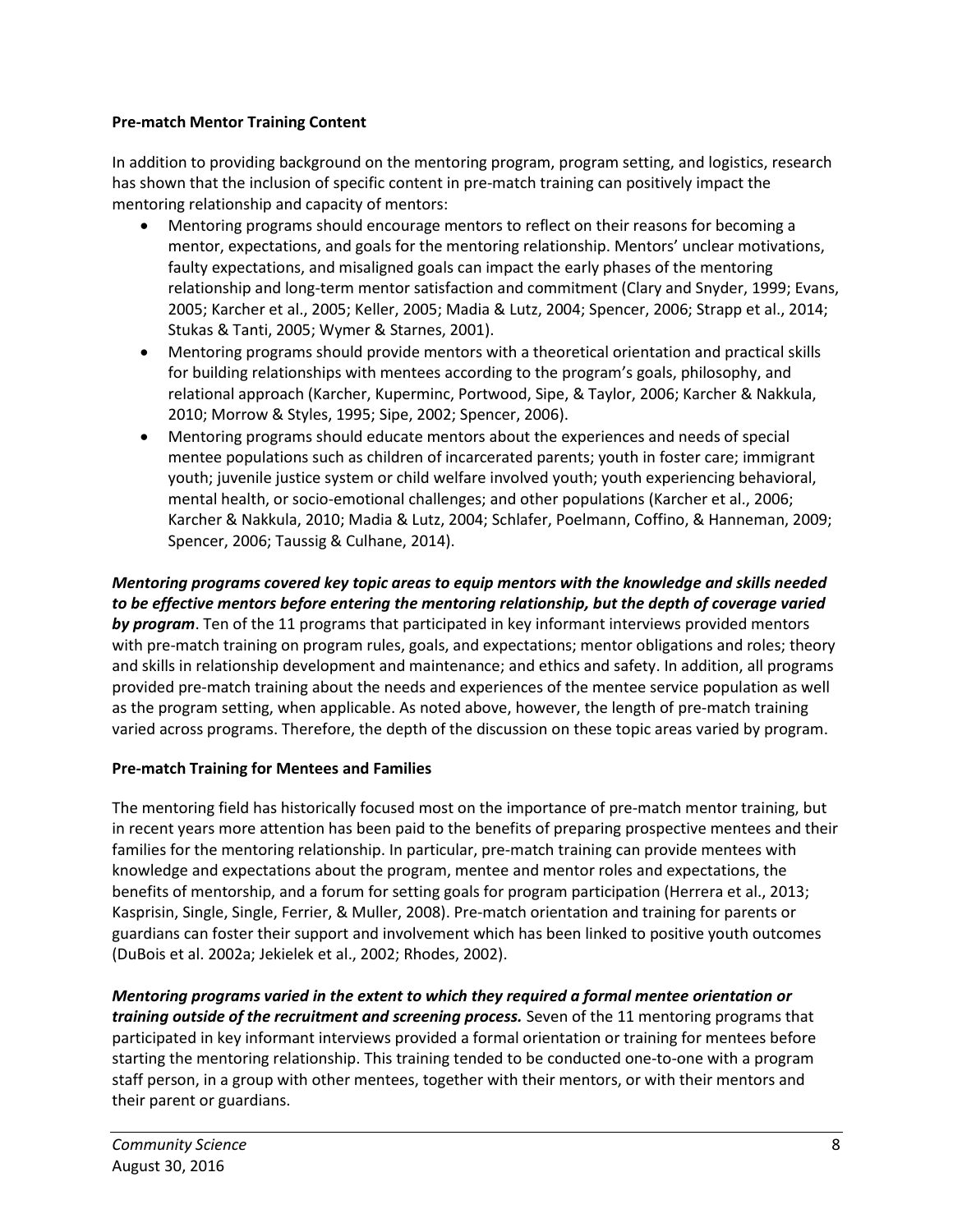*Mentoring programs varied in the extent to which they required a formal parent or guardian orientation or training outside of the recruitment and screening process.* Five of the 11 mentoring programs that participated in key informant interviews provided a formal orientation or training for parents before starting the mentoring relationship.

## <span id="page-13-0"></span>**4.5 Matching and Initiating the Mentoring Relationship**

#### **Matching Mentors and Mentees**

The ability for a mentoring program to create and initiate effective mentor and mentee matches is critical for the success of the mentoring relationship. Matching based on characteristics of the mentor and mentee such as age, gender, availability, geographic proximity, interpersonal skills, and mutual interests can facilitate engagement and the long-term sustainability of the mentoring relationship (Pryce, Kelly, & Guidone, 2014). Research has indicated that matching based on race, however, does not tend to impact relationship quality or youth outcomes (DuBois, Portillo, Rhodes, Silverthorn, & Valentine, 2011; Jucovy, 2002; Liang & West, 2007; Morrow & Styles, 1995; Rhodes, Reddy, Grossman, & Lee, 2002).

Some mentoring programs allow mentors and mentees to guide or contribute to the matching process. These programs typically provide a space for potential mentors and mentees to interact, get to know each other, and then either provide preferences to program staff or initiate mentoring relationships themselves. Although the research regarding this practice is not conclusive, some support exists for the efficacy of this approach (Holt, Bry, & Johnson, 2008; Karcher, 2008; Karcher et al., 2005; Schwartz, Rhodes, Spencer, & Grossman, 2013).

*Mentoring programs that formally matched mentors and mentees tended to form matches based on interests, personality, and mentor and mentee characteristics — important criteria for sustainable and successful mentoring relationships*. Seven programs that reported that program staff formed matches between mentors and mentees noted they used application information, interview information, conversations with mentors and mentees, and questionnaires to develop a clear understanding of youth and mentor interests, personalities, and characteristics and then used this information to create a strong match. Two programs stated that they did not consider race as a factor when matching mentors and mentees. Two community-based programs stated that they also accounted for geographic proximity when matching mentors and mentees.

*Three mentoring programs provided space for mentoring relationships to develop naturally, although program staff would facilitate connections, when needed*. Three programs stated that they did not typically formally match potential mentors and mentees. Each of these programs was site-based or school-based and allowed potential mentors and mentees time to interact in a group setting and then initiate their own mentoring relationships or provide feedback to program staff regarding a desired match.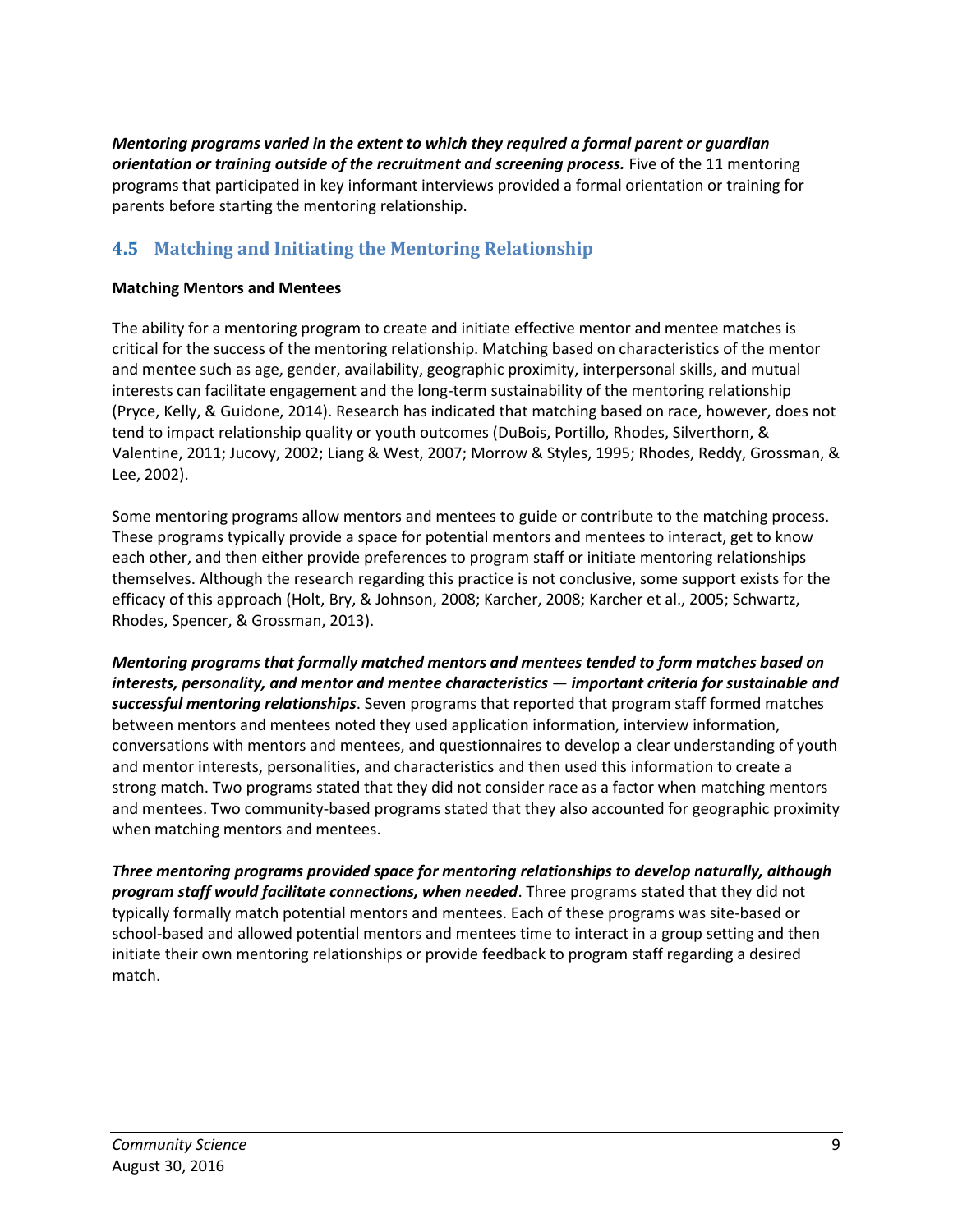#### **Initiating the Mentoring Relationship**

After a match is established, an initial meeting between the mentor, mentee, and program staff (and parents or guardians when appropriate) can help build a strong foundation for the mentoring relationship and clarify expectations, roles, responsibilities, preferences, and limitations or concerns of parents and guardians (Miller, 2007; Spencer, 2006).

*Mentoring programs typically facilitated a formal match meeting once a match was established, a good practice for successful mentoring relationships*. Once a match was established, seven mentoring programs described hosting a match meeting. In five of these programs, the match meeting occurred as part of site-based or school-based activities. In two programs, mentor and mentee met with a program staff person, and in another case parents or guardians, mentors, mentees, and a program staff person met together to initiate the mentoring relationship.

### <span id="page-14-0"></span>**4.6 Monitoring and Support**

Consistent and frequent monitoring of the mentoring relationship along with support from program staff can facilitate successful mentoring relationships. Program staff monitoring and support has been associated with greater levels of mentoring relationship satisfaction, strength, and longevity (Herrera et al., 2007; Herrera et al. 2013; Herrera, Kauh, Cooney, & Grossman, 2008; Herrera et al., 2000; Martin & Sifers, 2012). Further, ongoing training can also contribute to mentoring relationship strength, quality, and longevity (DuBois et al., 2002a; Herrera et al., 2007; Herrera et al. 2013).

*Mentoring program staff checked in with mentors at least once a month and more frequently at the beginning of the mentoring relationship — a recommended best practice*. In all mentoring programs that participated in key informant interviews, program staff reported that they were in contact with mentors at least once a month and, in some cases, more frequently. Respondents noted that typically these contacts involved conversations with mentors about the progress of mentoring activities, the quality of the mentoring relationship, and mentee or mentor challenges and needs. In two communitybased programs, mentors were required to complete logs, in addition to conversations with program staff, which documented information about mentor-mentee meetings such as the date, length, and activities.

*Mentoring program staff checked in with mentees at least once a month and more frequently at the beginning of the mentoring relationship — a recommended best practice*. In all mentoring programs that participated in key informant interviews, program staff reported that they were in contact with mentees at least once per month and, in some cases, more frequently. The programs noted that typically these contacts involved conversations with mentees about the progress of mentoring activities, the quality of the mentoring relationship, and mentee or mentor challenges and needs.

*Mentoring program staff primarily used qualitative information obtained from mentors and mentees to assess the mentoring relationship*. All mentoring programs reported primarily using qualitative information obtained through conversations with mentors and mentees, written logs, and observations during group activities to assess the mentoring relationship. Specifically, respondents stated that they compared and contrasted the perspectives of both the mentor and mentee to plan how to support the development of each mentoring relationship. Staff used information obtained through monitoring to determine whether a mentoring relationship was experiencing significant challenges and to intervene as needed.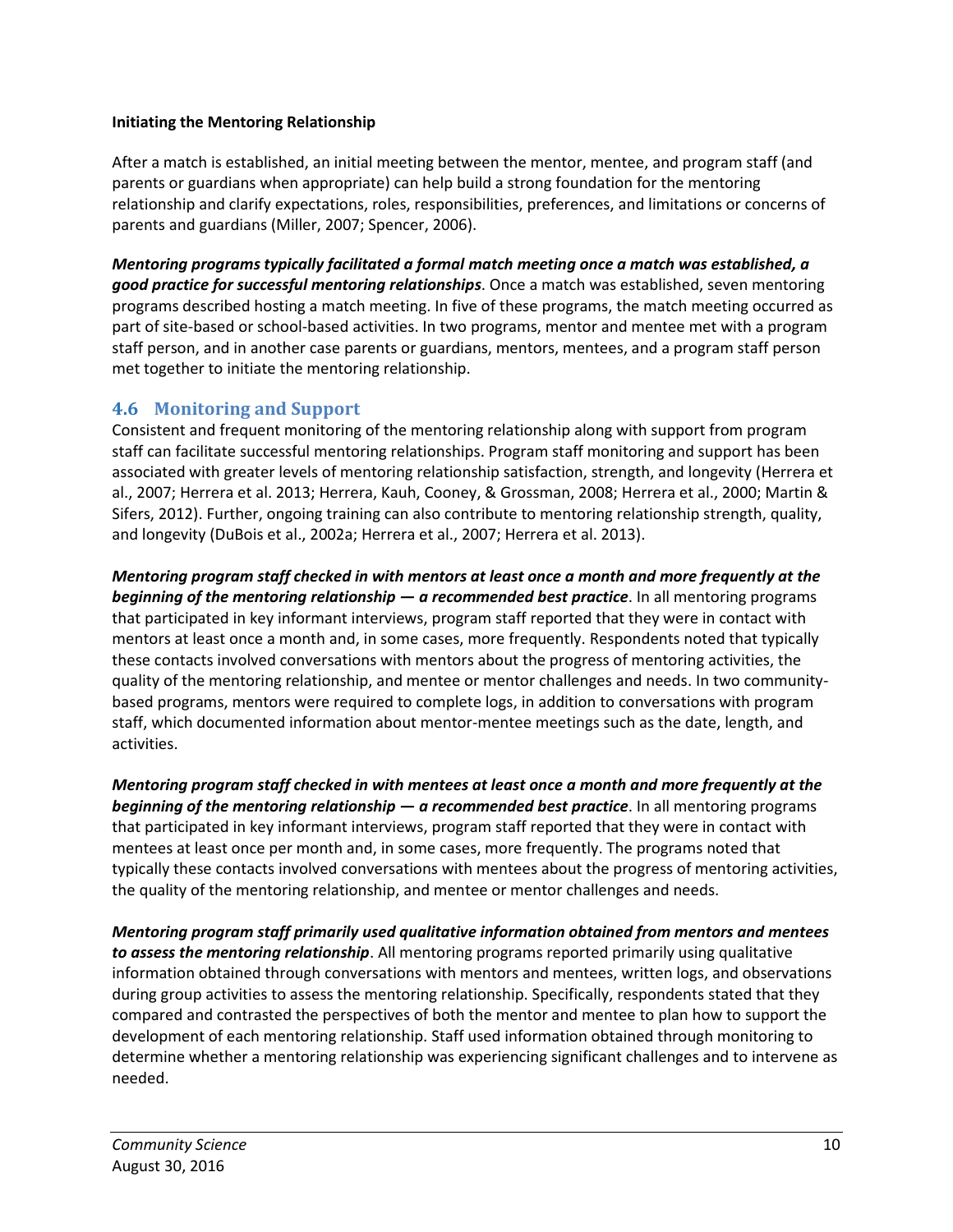*Mentoring programs provided limited ongoing training opportunities*. Eight of the 11 mentoring programs typically provided ad hoc or intermittent training to mentors after the initial pre-match training on a limited basis. These programs noted that they usually worked with mentors to determine areas of interest, identified training opportunities as they emerged, provided training on the characteristics and experiences of the program's service population, or conducted trainings to address challenges mentors were encountering. Respondents noted that ideally they would provide additional ongoing mentor training, but they experienced limits in available program resources and mentors' availability and willingness to participate.

## <span id="page-15-0"></span>**4.7 Closure**

Closure of the mentoring relationship is a common element of the mentoring program implementation process. In some programs, closure is a natural part of the program life cycle (for example, a school- or site- based program ending at the end of the academic year) and in other instances closure is an unplanned occurrence (for example, due to changes in mentor availability). Closure can lead to mentee feelings of sadness, anger, loss, lack of self-worth, and disappointment – especially in the case of unplanned termination of the mentoring relationship (Keller, 2005; Rhodes, Liang, & Spencer, 2009; Spencer & Basualdo-Delmonico, 2014; Spencer, Basualdo-Delmonico, Walsh, & Drew, 2014). Ineffective closure practices can exacerbate these negative emotions and can contribute to negative feelings about an otherwise well-regarded mentoring relationship (Spencer et al., 2014).

To address the difficulty mentors, mentees, and parents or guardians experience, mentoring programs must have a clear process for managing both expected and unexpected closure with sensitivity. Closure activities (for example, a special final program event or activity, exit interview, match meeting, or graduation ceremony) that formally addresses the change and encourages reflection on positive experiences can ease the transition and facilitate opportunities for continuation of the mentoring relationship in other forms (Jucovy, 2001; Lakes & Karcher, 2005; Miller, 2007; Schwartz et al. 2014; Spencer et al., 2014).

#### *Site-based and school-based mentoring programs had a system in place for managing expected closure and provided opportunity to mark and celebrate the transition of the mentoring relationship*.

Site-based or school-based programs tended to close out the mentoring relationship, which typically concluded at the end of the academic year, through special closing events and activities that celebrated the mentoring relationship. Respondents noted that near the end of the academic year, mentees often became sensitive to the fact that the mentoring relationship would be ending, which at times caused tension in the mentoring relationship. Respondents said they worked to ease this tension and facilitate positive closure by not waiting until the final meeting to discuss closure. Respondents also said they notified parents or guardians of closure using phone calls or a letter explaining the approaching end of the mentoring relationship and the closure process.

*Mentoring programs had a procedure in place to manage unexpected closure and rematch youth, if desired.* Ten of the 11 mentoring programs that participated in key informant interviews described their procedures to deal with closure of the mentoring relationship. Through exit interviews or closure conversations with mentors and mentees, respondents said that they typically reviewed the reason for the closure of the relationship and encouraged both parties to express their thoughts and feelings about the situation. Respondents said they also sought feedback about the program and used the meeting as an opportunity to document and track reasons for premature closure. Respondents said that after a period of transition, they normally rematch mentors or mentees, if they are interested in being rematched. Respondents noted the importance of stressing to mentors and mentees that the new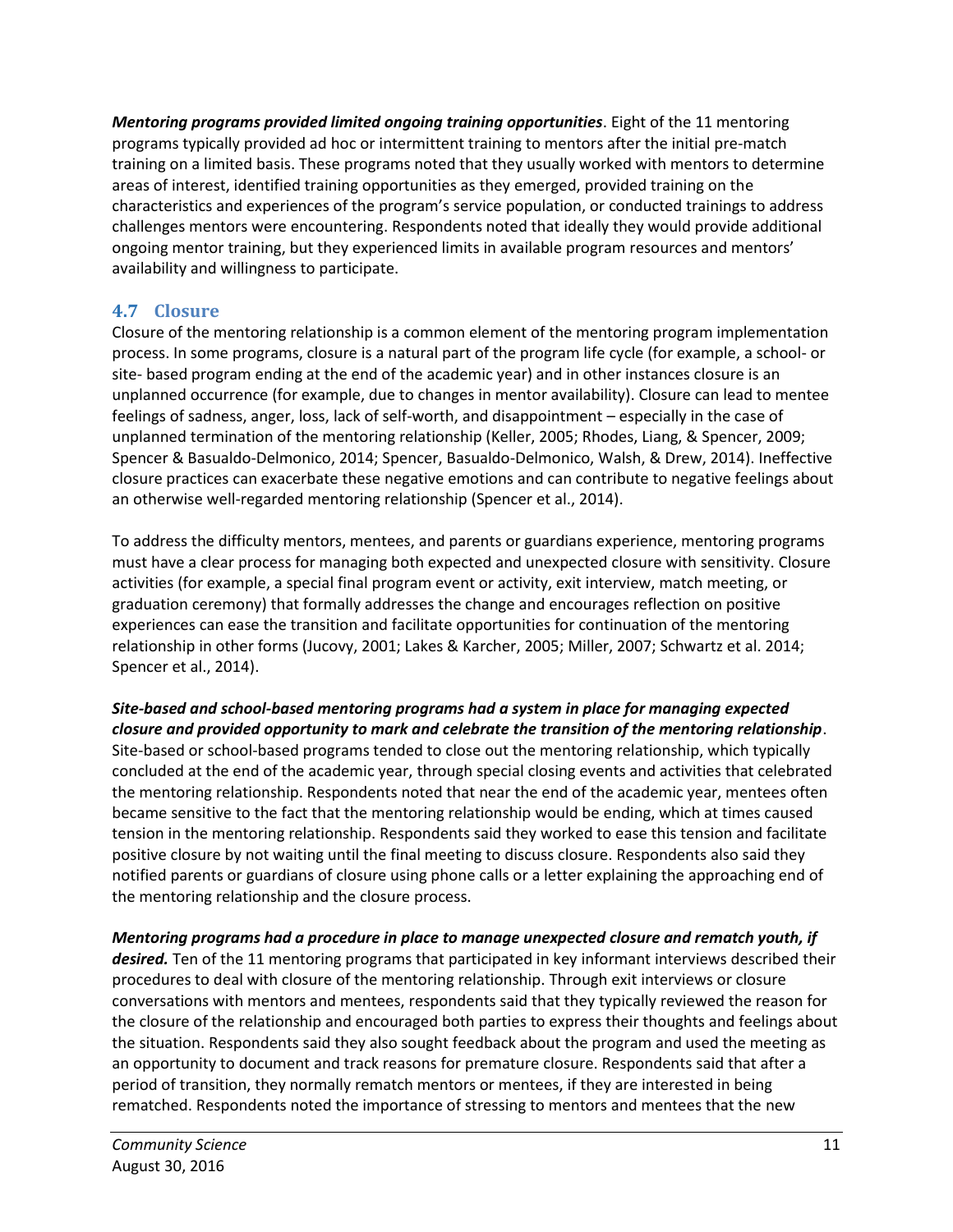mentoring relationship will be different from the old one. Respondents also said they notified parents or guardians of closure by involving them in closure meetings, phone calls, or letters explaining the upcoming end of the mentoring relationship and the closure process.

### <span id="page-16-0"></span>**4.8 Program Evaluation**

Program evaluation is an essential organizational practice. When mentoring programs conduct strong, practical evaluations on a routine basis the resulting findings are best able to inform their program management and improve program effectiveness.

*Mentoring programs tended to engage in some form of formal process evaluation and monitoring.* All programs that participated in key informant interviews stated that they used information from pre-and post-interviews or periodic interviews, pre-and post-surveys and program records to examine process measures such as the number of new matches, types of activities, length of matches, frequency and duration of meetings, and perceptions of the mentoring relationship to monitor program processes. Respondents reported that they used this information to examine whether the mentoring program was being implemented as intended; how the mentoring program was being experienced by mentors, mentees, and parents or guardians; and whether changes were needed to address problems.

*Mentoring programs tended to engage in some form of outcome evaluation, but the use of this information to inform program changes was limited*. Ten of the 11 programs that participated in key informant interviews described collecting data through pre-and post- surveys, pre- and post-interviews or periodic interviews, records, and other data sources to examine program outcomes. Respondents said that they collected information such as mentees' reports of their grades, behavior and psychological functioning; teacher reports of mentees' classroom behavior or achievement; mentors' reports of mentee well-being; parent-child relationships; graduation rates; school attendance; and other outcomes that were relevant for their program design. Most respondents, however, were unable to describe concrete ways these data were used to inform program improvement or how the data were systematically analyzed to reflect on program outcomes.

# <span id="page-16-1"></span>**5. Challenges, Needs, and Opportunities**

This section summarizes challenges, needs, and opportunities identified by mentoring programs, youth practitioners, funders, business, and observations of the study team based on key findings.

- **Written Policies and Procedures**. Although all mentoring programs that participated in key informant interviews described having clear policies and procedures for program implementation, the extent to which all relevant policies and procedures were clearly laid out in a policy and procedure manual varied by program.
- **Resource Development and Funding**. Mentoring programs that participated in key informant interviews and participants in the youth practitioner focus group reported that limited access to funding and other resources was an ongoing challenge. They noted that this lack of resources limited the number of program staff, time to monitor and reflect on program operations, the number of youth served, and the types of program activities that could be held. In addition to access to funding, they noted that locating funding streams that mentoring programs can leverage is an area of ongoing need. They also expressed that it can be difficult to think about long-term financial stability while attending to day-to-day operations Participants in the funder and business focus group noted that programs can benefit from having a resource development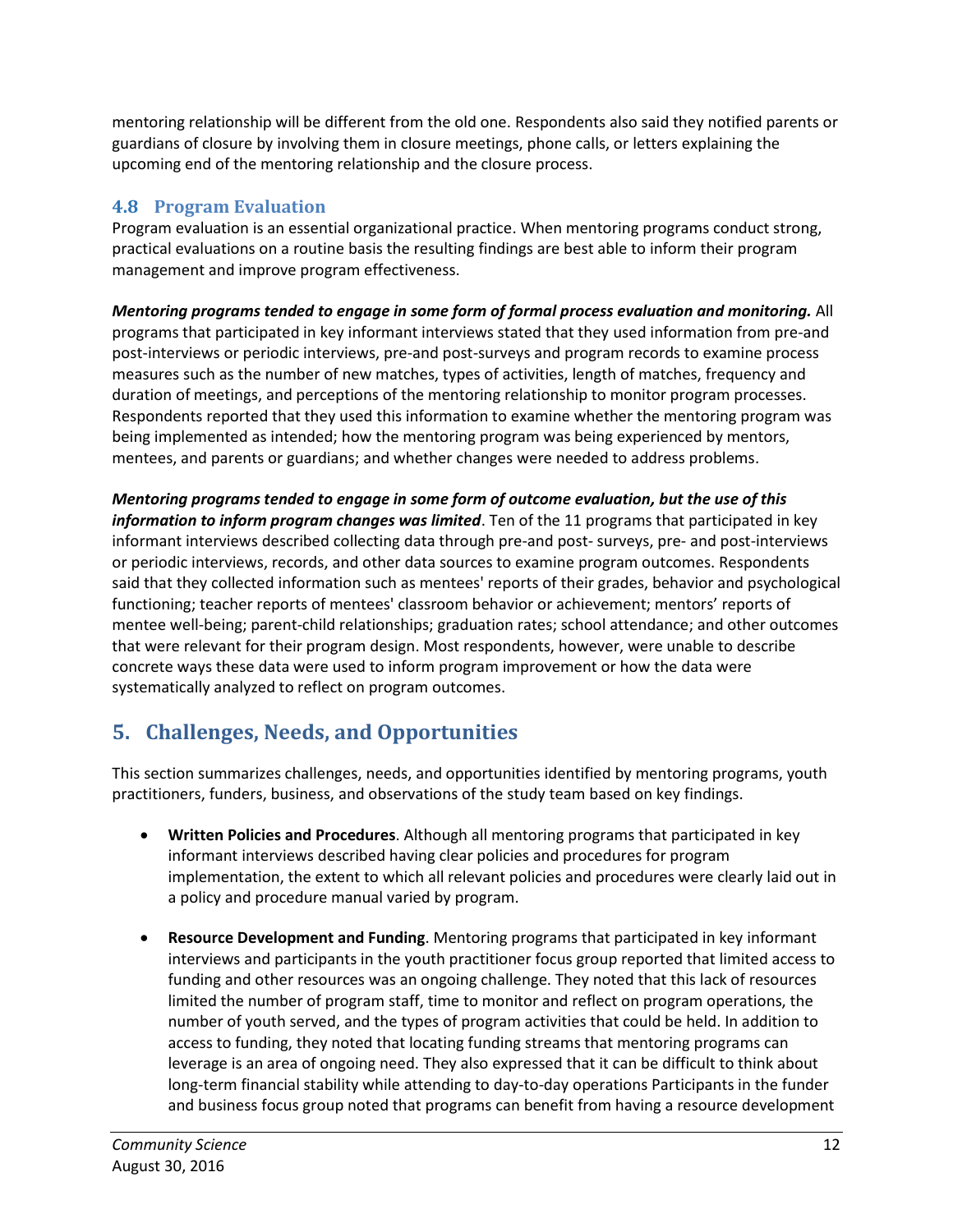plan. They also noted that too few programs in the social sector are able to articulate effectively why their program is a good investment while tailoring the message to a specific funder.

- **Staff Professional Development and Staff Size**. Mentoring programs that participated in key informant interviews and participants in the practitioner focus group reported their mentoring programs are often made possible by a small number of staff, often one to three individuals, who tend to be stretched to the limit to balance day-to-day operations with other responsibilities. They also noted that due to resource and time constraints their programs were not able to provide their staff with as many professional development opportunities as they would like.
- **Mentoring Program Training and Technical Assistance.** Only two programs that participated in key informant interviews noted that they had received mentoring program-specific training and technical assistance during the past 12 months, and only six described receiving training and technical assistance around broader topics such as program management, youth development, cultural competence, and evaluation. All programs, however, expressed that training and technical assistance was an area of ongoing need. Programs that participated in key informant interviews and participants in the youth practitioner focus group stated that additional training and technical assistance tailored for mentoring programs about topics such as program evaluation, resource development and sustainability, mentoring program staff training, mentor training and preparation, mentor recruitment, strategies for working with parents or guardians, and current research in youth development would be useful.
- **Community Awareness.** Mentoring programs that participated in key informant interviews and participants in the practitioner and funder and business focus groups identified a need to raise public awareness about mentoring. They expressed that increased public awareness of the benefits of mentoring to mentors, mentees, families, and the community would result in increased investment in mentoring by the public and private sectors and facilitate mentor and mentee recruitment.
- **Evaluation for Program Improvement**. As described in Section 4.8, most mentoring programs that participated in key informant interviews were engaging in some form of process and outcome evaluation. Nonetheless, few programs were able to articulate systematic ways in which the data were used to inform program improvement. Further, mentoring programs that participated in key informant interviews noted that they need to increase their capacity to effectively collect, analyze, and reflect on mentoring program data. Participants in the funder and business focus group noted that both qualitative and quantitative data on process and outcomes are important because the findings describe the effectiveness of the program to funders and can help market the program to the community.
- **Collaboration with Youth-Serving Organizations and Mentoring Programs**. Mentoring programs that participated in key informant interviews and participants in the practitioner focus group described opportunities to increase mentoring program collaboration with other youthserving institutions. For example, cross-program referrals to better meet the needs of youth and families in the community; joint case conferences to discuss the progress of youth involved in multiple programs or systems; and data sharing across institutions. Mentoring programs that participated in key informant interviews and participants in the practitioner focus group described opportunities to increase collaboration amongst mentoring programs. For example,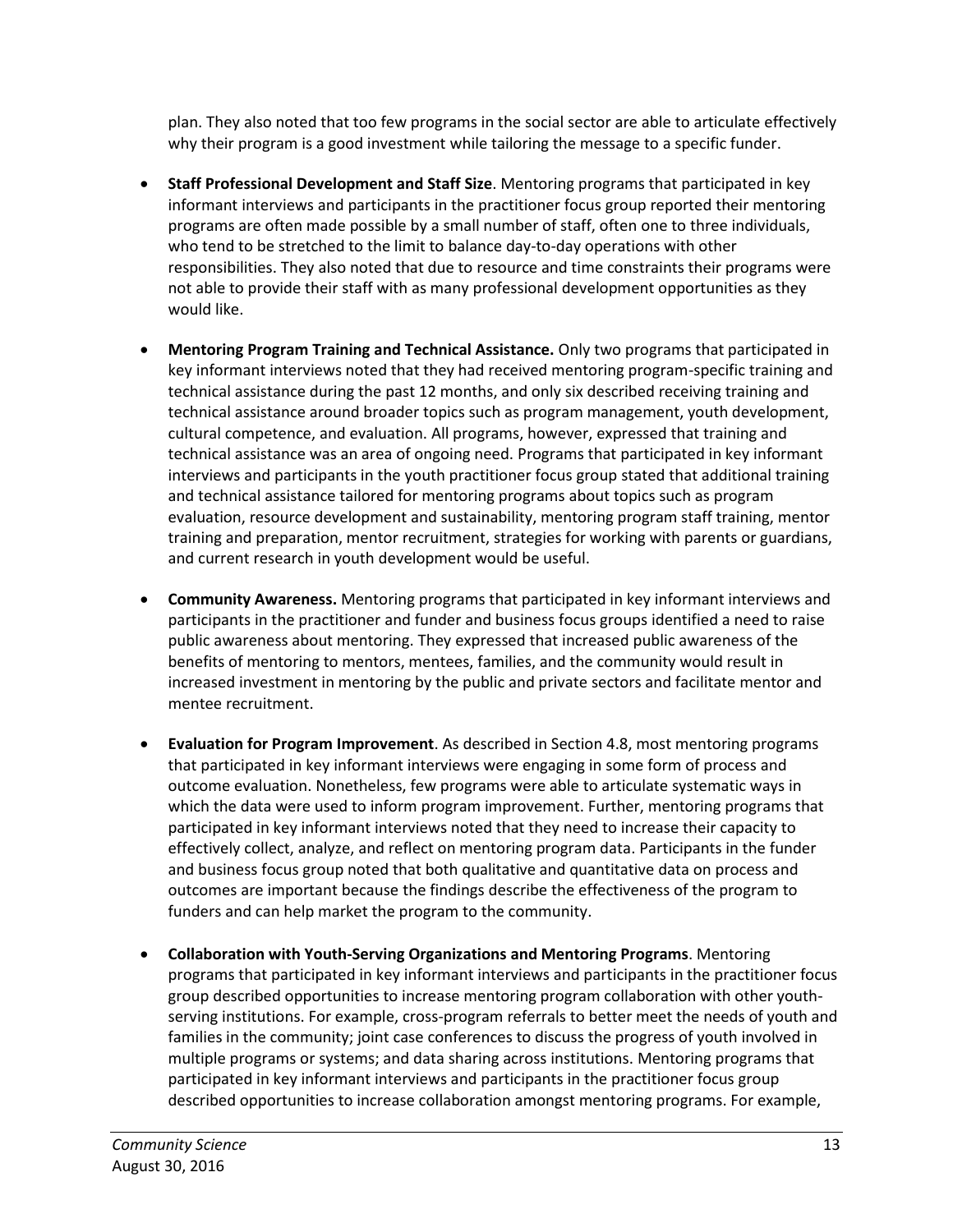mentoring programs could develop systems to receive joint training and technical assistance, referrals of mentors and mentees between programs, grant seeking, advocacy, community education, and efforts to increase public awareness. Participants in the funder and business focus group noted that displaying a willingness and capacity to collaborate with other institutions in the social service sector is critical to avoid maximize the use of available resources.

# <span id="page-18-0"></span>**6. Conclusions and Recommendations**

Although this in-depth qualitative study may not represent all mentoring programs that serve participants in Montgomery County, it provides several insights into trends and potential opportunities to enhance the ongoing work of mentoring programs. For instance, many programs were site-based or school-based, which may present an opportunity to expand the availability of community-based mentoring. Most programs served a primarily male and racial and ethnic minority population, which may present an opportunity to expand the availability of programs to other groups. Further, no programs systematically applied new approaches to mentoring, such as e-mentoring, which could be used to support an existing program's activities and achievement of its intended outcomes. While screening and recruitment practices tended to be consistent across programs, programs varied in the extent of pre-match training and ongoing provided to mentors, mentees, and parents or guardians. The data reveal opportunities to enhance the comprehensive of written policies and procedures, grantseeking and funding levels, staffing, training and technical assistance, community awareness, evaluation, and collaboration.

The following recommendations for enhancing the work of mentoring programs that serve participants in Montgomery County are based upon observations provided by participants in the study and Community Science's observations and analysis:

- 1. **Develop a comprehensive policy and procedure manual or guide**. As describe above, mentoring programs clearly articulated their policies and procedures, but the extent to which all these policies and procedures were codified in a written manual or guide varied by program. All mentoring programs can benefit from developing such documentation. Program manuals create shared understanding for program staff and stakeholders, formalize the decision-making process, and provide a map for day-to-day operations. A comprehensive policy and procedure manual or guide also ensures continuity and consistency of operations in the face of staff turnover. A manual should be readable and accessible and consistently reviewed and revised. It should also clearly described program policies, procedures, and documentation.
- 2. **Create, implement, and monitor a mentoring resource development plan**. Mentoring programs noted that having limited resources has been an ongoing challenge and that they often struggled to engage in financial planning when caught up in day-to-day operations. Nonetheless, the sustainability of a program and its ability to eventually scale up operations depends upon its ability to obtain financial and in-kind resources. Mentoring programs can benefit from a process of mapping internal resources, mapping external resources, developing a resource development plan, and then monitoring the plan's implementation and outcomes. In particular, when considering external resources, programs should remember that support extends beyond funding to include in-kind donations and volunteer support. This may be especially relevant when considering opportunities to engage local corporations and businesses. Many corporations and businesses provide some form of community service or support through monetary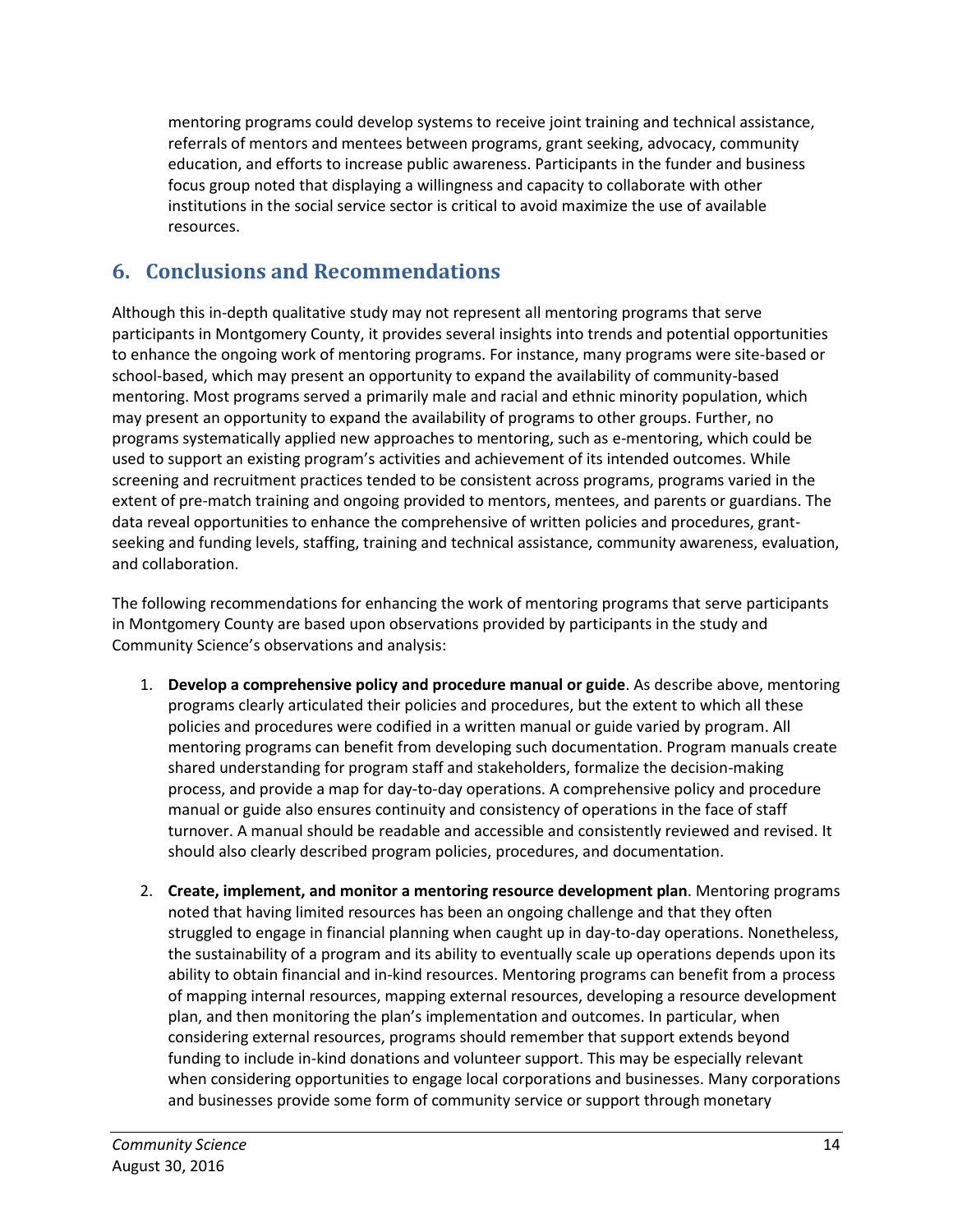donations, employee programs that encourage volunteering, or the donation of equipment and supplies. Garnering the support of local businesses will be highly dependent on a program's ability to establish one-to-one connections through community education and outreach efforts and make a convincing case as to why a given business should invest in a program.

- 3. **Increase the amount of pre-match and ongoing training provided to mentors**. As described above, research has established a clear relationship between increased levels of mentor prematch training and mentoring relationship outcomes. Mentoring programs, however, rarely provided six hours or more of pre-match training. Mentoring programs should increase the amount of pre-match training provided to mentors to allow sufficient time for mentors to reflect on their reasons for becoming a mentor, expectations, and goals for the mentoring relationship; provide a theoretical orientation and practical skills for building relationships with mentees; educate mentors about the experiences and needs of special mentee populations; and provide background on the mentoring program, program setting, and logistics. Mentoring programs also varied in the amount of ongoing training provided. Mentoring programs may benefit from providing increased amounts of ongoing training on topics of interest to mentors or that reflect emerging needs and challenges such as youth and child development; strategies for relationship building; and issues related to the culture, gender, race, religion, socioeconomic status, and other factors that may influence the mentoring relationship.
- 4. **Provide consistent pre-match training to mentees and parents or guardians**. Mentoring programs varied in the extent to which they provided pre-match training to mentees and parents or guardians outside of the initial recruitment and screening process. As noted above, pre-match training can provide mentees with knowledge and expectations about the program, mentee and mentor roles and expectations, the benefits of mentorship, and a forum for setting goals for program participation. Similarly, pre-match training with parents or guardians can help increase parental or guardian engagement which can support mentee engagement and improved outcomes. Therefore, mentoring programs might benefit from providing consistent mentee and parent or guardian training once mentees have been formally recruited and have agreed to participate in the program.
- 5. **Increase capacity to collect, analyze, and use data for program improvement and to monitor the mentoring relationship**. Most mentoring programs were collecting some form of process and outcome data, but the extent to which these data were used to inform program activities varied. Mentoring programs may benefit from coaching on how to collect, analyze, interpret, and report evaluation data. Evaluation findings can yield many benefits to programs, including providing information to drive improved services to children, youth, and volunteers; improved program operations; and enhanced programmatic outcomes. Evaluation results can also complement efforts to market a program to the community and attract new resources by providing evidence of effectiveness or displaying a commitment to continuous quality improvement.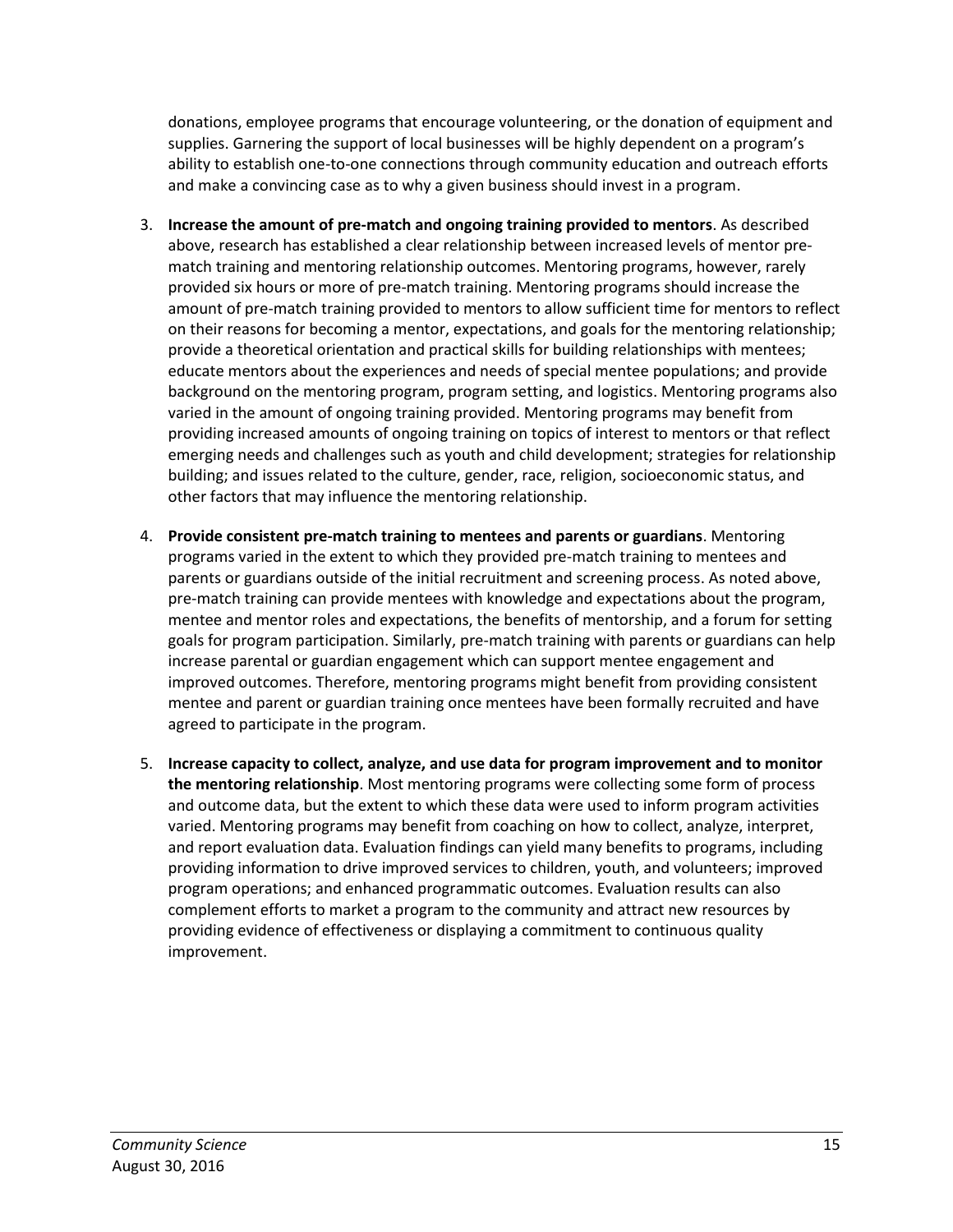## <span id="page-20-0"></span>**References**

- Bayer, A., Grossman, J. B., & DuBois, D. L. (2015) Using volunteer mentors to improve the academic outcomes of underserved students: The role of relationships. *Journal of Community Psychology, 43*(4), 408–429.
- Bernstein, L., Dun Rappaport, C., Olsho, L., Hunt, D., & Levin, M. (2009). *Impact evaluation of the U. S. Department of Education's Student Mentoring Program* (NCEE 2009-4047). Washington, D.C. National Center for Education Evaluation and Regional Assistance, Institute of Educational Sciences, U.S. Department of Education.
- Cavell, T. A., Elledge, L. C., Malcolm, K. T., Faith, M. A., & Hughes, J. N. (2009). Relationship quality and the mentoring of aggressive, high-risk children. *Journal of Clinical Child & Adolescent Psychology*, *38*(2), 185-198.
- Chang, E. S., Greenberger, E., Chen, C., Heckhausen, J. & Farrugia, S. P. (2010). Nonparental adults as social resources in the transition to adulthood. *Journal of Research on Adolescence, 20*(4), 1065–1082.
- Clary, E. G., & Snyder, M. (1999). The motivations to volunteer: Theoretical and practical considerations. *Current Directions in Psychological Science, 8*, 156–159.
- Davidson, W. S., & Redner, R. (1988). The prevention of juvenile delinquency: Diversion from the juvenile justice system. In R. H. Price, E. L. Cowen, R. P. Lorion, & E. J. Ramos-McKay (Eds.), *Fourteen ounces of prevention: Theory, research, and prevention* (pp. 123–137). New York, NY: Pergamon Press.
- Davidson, W. S., Redner, R., Amdur, R., & Mitchell, C. M. (1990*). Alternative treatments for troubled youth: The case of diversion from the justice system*. New York, NY: Plenum Press.
- DuBois, D. L. & Neville, H. A. (1997). Youth mentoring: Investigation of relationship characteristics and perceived benefits. *Journal of Community Psychology, 25*, 227-234.
- DuBois, D. L., Holloway, B. E., Valentine, J. C., & Cooper, H. (2002a). Effectiveness of mentoring programs for youth: A meta-analytic review. *American Journal of Community Psychology, 30*(2), 157–197.
- DuBois, D. L., Neville, H. A., Parra, G. R., & Pugh-Lilly, A. O. (2002b). Testing a new model of mentoring. In G. G. Noam (Ed.-in-chief) & J. E. Rhodes (Ed.), *A critical view of youth mentoring* (New Directions for Youth Development: Theory, Research, and Practice, No. 93, pp. 21-57). San Francisco, CA: Jossey-Bass.
- DuBois, D. L., Portillo, N., Rhodes, J. E., Silverthorn, N., & Valentine, J. C. (2011). How effective are mentoring programs for youth? A systematic assessment of the evidence. *Psychological Science in the Public Interest, 12*(2), 57–91.
- Evans, T. (2005). How does mentoring a disadvantaged young person impact the mentor? *International Journal of Evidence Based Coaching and Mentoring, 3*, 17–30.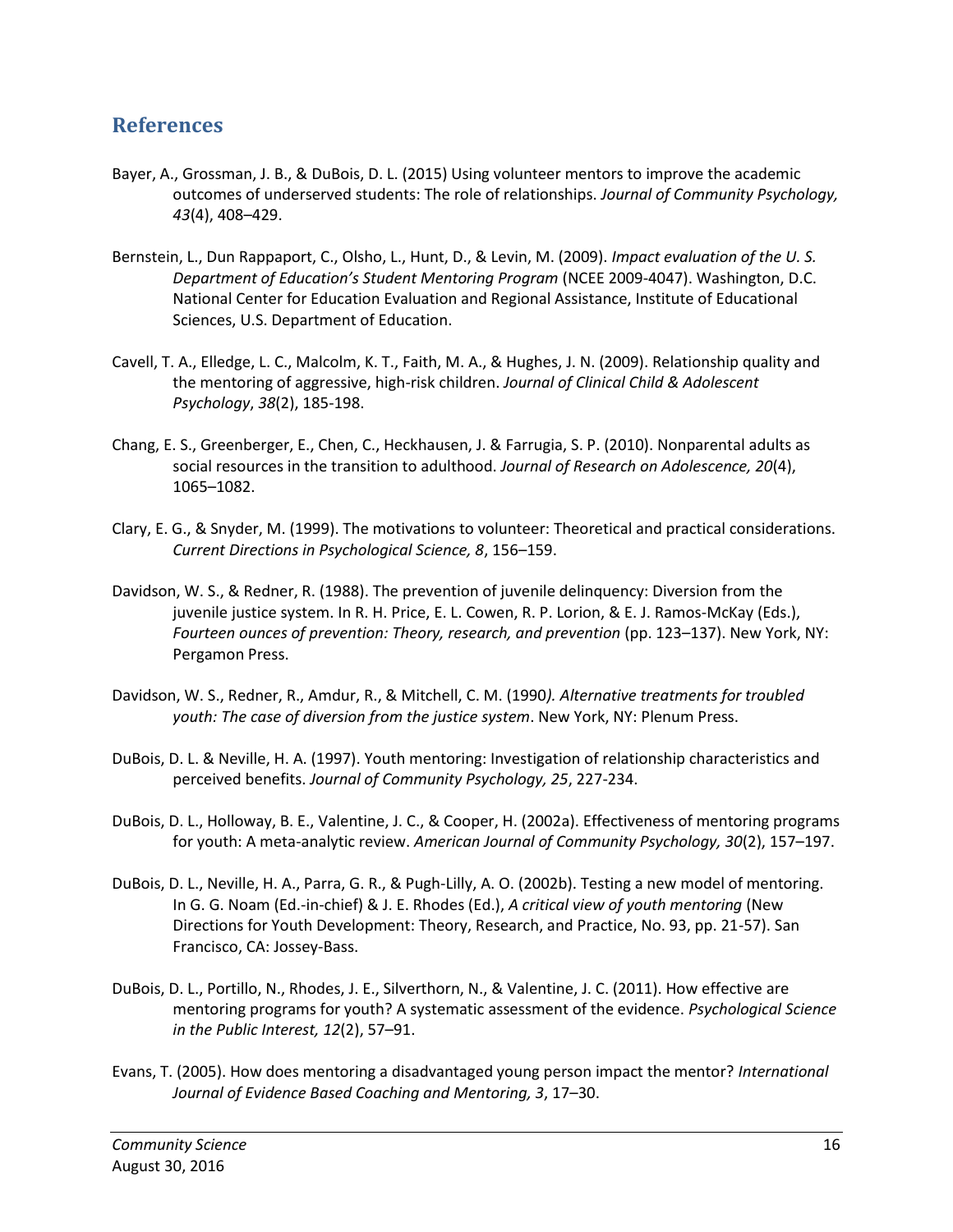- Frecknall, P., & Luks, A. (1992). An evaluation of parental assessment of Big Brothers/Big Sisters of New York City. *Adolescence, 27*, 715–718.
- Furano, K., Roaf, P. A., Styles, M. B., & Branch, A. Y. (1993). *Big Brothers/Big Sisters: A study of program practices*. Philadelphia, PA: Public/Private Ventures. Retrieved from https://www.ncjrs.gov/App/Publications/abstract.aspx?ID=162037
- Grossman, J. B., & Johnson, A. (1998). Assessing the effectiveness of mentoring programs. In J. B. Grossman (Ed.), *Contemporary issues in mentoring* (pp. 10–23). Philadelphia, PA: Public/Private Ventures.
- Grossman, J. B., & Rhodes, J. E. (2002). The test of time: Predictors and effects of duration in youth mentoring relationships. *American Journal of Community Psychology, 30*, 199–219.
- Herrera, C., DuBois, D. L., & Grossman, J. B. (2013). *The role of risk: Mentoring experiences and outcomes for youth with varying risk profiles*. New York, NY: A Public/Private Ventures project distributed by MDRC.
- Herrera, C., Grossman, J. B., Kaugh, T.J., Feldman, A. F., McMaken, J., & Jucovy, L. Z. (2007). *Making a difference in schools: The Big Brothers Big Sisters School-Based Mentoring Impact Study*. Philadelphia, PA: Public/Private Ventures.
- Herrera, C., Kauh, T. J., Cooney, S. M., & Grossman, J. B. (2008). *High school students as mentors: Findings from the Big-Brothers Big Sisters School-Based Mentoring Impact Study*. Philadelphia, PA: Public/Private Ventures.
- Herrera, C., Sipe, C. L., & McClanahan, W. S. (2000). *Mentoring school-age children: Relationship development in community-based and school-based programs*. Philadelphia, PA: Public/Private Ventures. (Published in collaboration with MENTOR/National Mentoring Partnership, Alexandria, VA.).
- Herrera, C., Vang, Z., & Gale, L.Y. (2002). *Group mentoring: A study of mentoring in three programs*. Philadelphia, PA: Public/Private Ventures.
- Hirsch, B. J. (2005). *A place to call home: After-school programs for urban youth*. Washington, D.C.: American Psychological Association; Teachers College Press.
- Holt, L. J., Bry, B. H., & Johnson, V. L. (2008). Enhancing school engagement in at-risk, urban minority adolescents through a school-based, adult mentoring intervention. *Child & Family Behavior Therapy, 30*(4), 297–318.
- Jekielek, S., Moore, K. A., & Hair, E. C. (2002). *Mentoring programs and youth development: A synthesis*. Retrieved from Child Trends, Inc., http://www.childtrends.org/PDF/MentoringSynthesisFina12.6.02 Jan.pdf.
- Jucovy, L. (2001) *Supporting mentors*. Philadelphia, PA: Public/Private Ventures.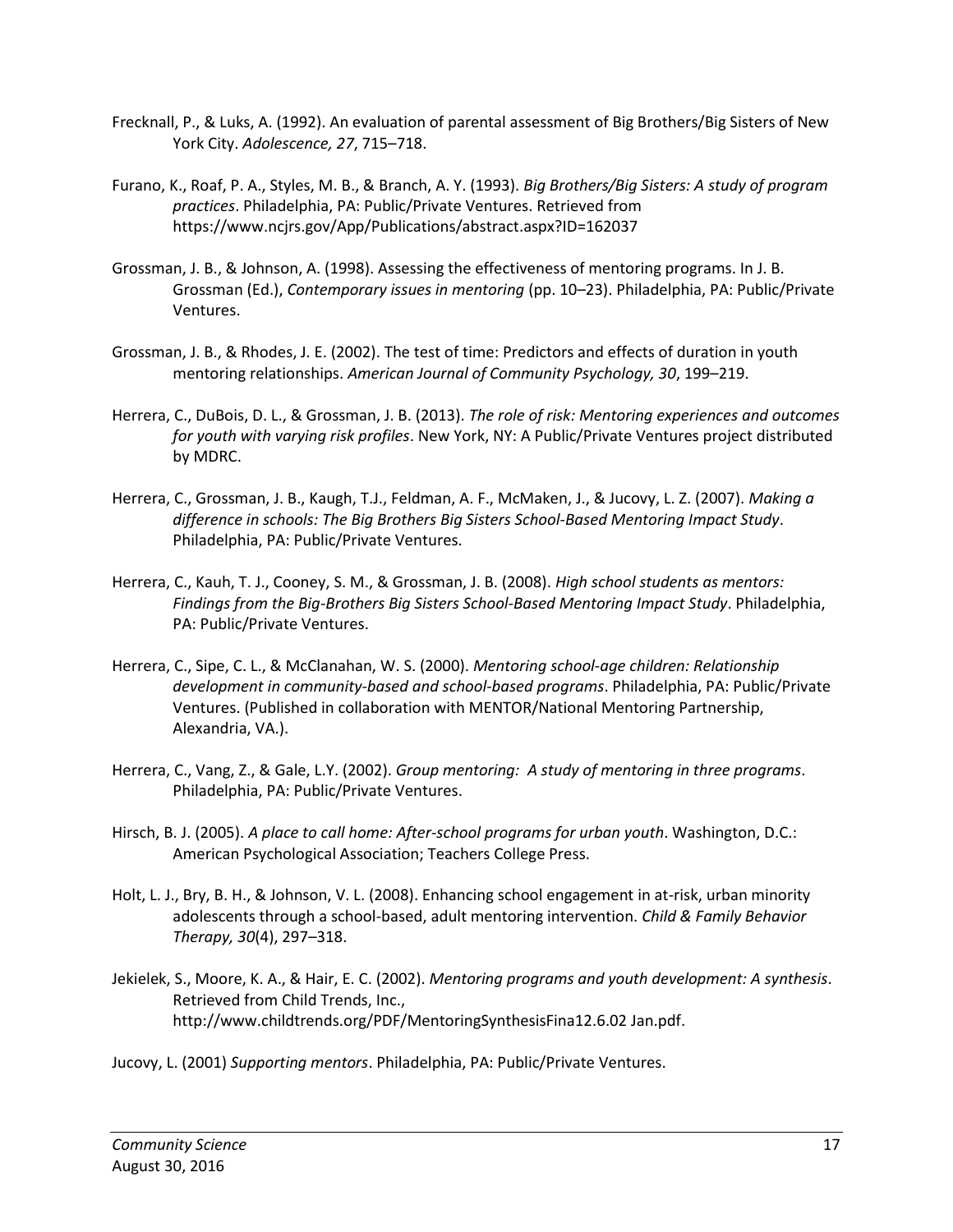- Jucovy, L. (2002*). Same-race and cross-race matching*. Portland, OR: Northwest Regional Educational Laboratory.
- Karcher, M. J. (2008). The study of mentoring in the learning environment (SMILE): A randomized evaluation of the effectiveness of school-based mentoring. *Prevention Science: The Official Journal of the Society for Prevention Research, 9*(2), 99–113.
- Karcher, M. J., Kuperminc, G. P., Portwood, S. G., Sipe, C. L., & Taylor, A. S. (2006). Mentoring programs: A framework to inform program development, research, and evaluation. *Journal of Community Psychology, 34*,709–725.
- Karcher, M. J., Nakkula, M. J., & Harris, J. (2005). Developmental mentoring characteristics: Correspondence between mentors' and mentees' assessments of relationship quality. *Journal of Primary Prevention, 26*, 93–110.
- Karcher, M. J. & Nakkula, M. J. (2010). Youth mentoring with a balanced focus, shared purpose, and collaborative interactions. *New Directions for Youth Development, 126*, 13–32.
- Kasprisin, C. A., Single, P. B., Single, R. M., Ferrier, J. L., & Muller, C. B. (2008). Improved mentor satisfaction: Emphasizing protégé training for adult-age mentoring dyads. *Mentoring & Tutoring: Partnership in Learning, 16*(2), 163–174.
- Keller, T. E. (2005). The stages and development of mentoring relationships. In D. L. DuBois & M. Karcher (Eds.), *Handbook of youth mentoring* (pp. 82–99). Thousand Oaks, CA: SAGE.
- Kremer, S. E., & Cooper, B. (2014). Mentor screening and youth protection. In D. L. DuBois and M. J. Karcher (Eds.), *Handbook of youth mentoring* (2nd. Ed.) (411–425).Thousand Oaks, CA: SAGE.
- Lakes, K., & Karcher, M. (2005). *Mentor/mentee termination ritual. How to build a successful mentoring program using the Elements of Effective Practice* (pp. 157–158). Alexandria VA: MENTOR/National Mentoring Partnership.
- Larose, S., Tarabulsy, G., & Cyrenne, D. (2005). Perceived autonomy and relatedness as moderating the impact of teacher-student mentoring relationship on student academic adjustment. *The Journal of Primary Prevention, 26*, 111–128.
- Liang, B., & West, J. (2007). *Youth Mentoring: Do Race and Ethnicity Really Matter?* Alexandria, VA MENTOR: National Mentoring Partnership.
- MacNeela, P. (2008). The give and take of volunteering: Motives, benefits, and personal connections among Irish volunteers. *VOLUNTAS: International Journal of Voluntary and Nonprofit Organizations, 19*(2), 125–139.
- Madia, B. P., & Lutz, C. J. (2004). Perceived similarity, expectation-reality discrepancies, and mentors' expressed intention to remain in Big Brothers/Big Sisters programs. *Journal of Applied Social Psychology, 34*, 598–632.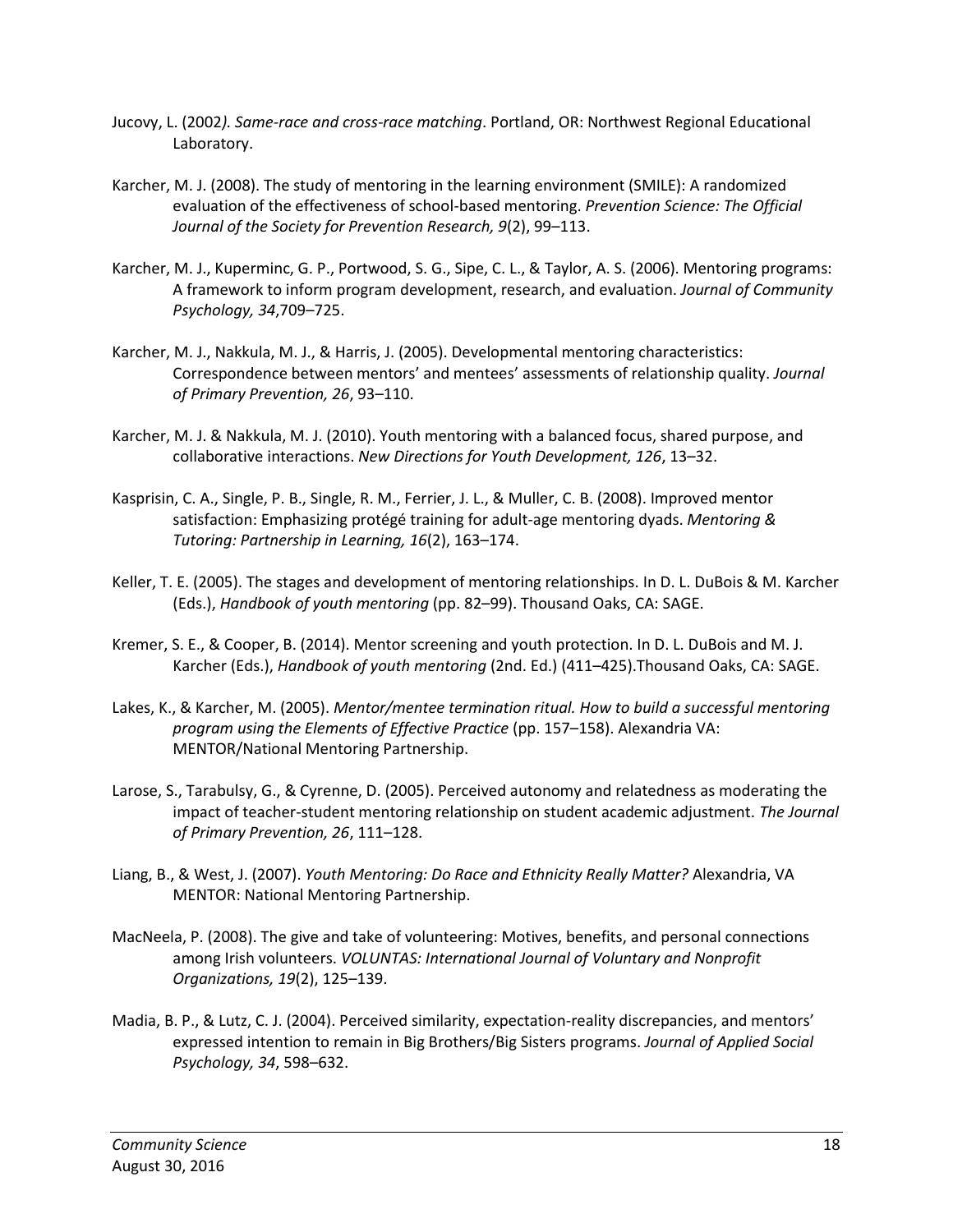- Martin, S. M., & Sifers, S. K. (2012). An evaluation of factors leading to mentor satisfaction with the mentoring relationship. *Children and Youth Services Review, 34*, 940–945.
- Miller, A. (2007). Best practices for formal youth mentoring. In T. D. Allen and L. T. Eby (Eds.), *The Blackwell handbook of mentoring: A multiple perspectives approach* (pp. 307-324). Malden, MA: Blackwell Publishing.
- Morrow, K. V., & Styles, M. B. (1995). *Building relationships with youth in program settings: A study of Big Brothers/Big Sisters*. Philadelphia, PA: Public/Private Ventures.
- Parra, G. R., DuBois, D. L., Neville, H. A., Pugh-Lilly, A. O., & Povinelli, N. (2002). Mentoring relationships for youth: Investigation of a process-oriented model. *Journal of Community Psychology, 30*, 367–388.
- Pryce, J., Kelly, M. S., & Guidone, S. R. (2014). Mentor and youth matching. In D. L. DuBois & M. J. Karcher (Eds.), *Handbook of youth mentoring* (2nd ed.; pp. 427–438). Thousand Oaks, CA: SAGE Publications.
- Rhodes, J. E. (2002). Stand by me: The risks and rewards of mentoring today's youth. Cambridge, MA: Harvard University Press.
- Rhodes, J., Liang, B., & Spencer, R. (2009). First do no harm: Ethical principles for youth mentoring relationships. *Professional Psychology: Research and Practice*, *40*, 452–458.
- Rhodes, J., Reddy, R., Grossman, J. B., & Lee, J. (2002). Volunteer mentoring relationships with minority youth: An analysis of same- versus cross-race matches. *Journal of Applied Social Psychology, 32*, 2114–2133.
- Rhodes, J., Spencer, R., Keller, T. E., Liang, B., & Noam, G. (2006). A model for the influence of mentoring relationships on youth development. *Journal of Community Psychology, 34*, 691-707.
- Schlafer, R. J., Poehlmann, J., Coffino, B., &, & Hanneman, A. (2009). Mentoring children with incarcerated parents: Implications for research, practice, and policy. *Family Relations, 58*, 507– 519.
- Schwartz, S. E. O., Rhodes, J. E., Liang, B., Sánchez, B., Spencer, R., Kremer, S., & Kanchewa, S. (2014). Mentoring in the digital age: Social media use in adult-youth relationships. *Children and Youth Services Review, 47*, 205–213.
- Schwartz, S. E. O., Rhodes, J. E., Spencer, R., & Grossman, J. B. (2013). Youth initiated mentoring: Investigating a new approach to working with vulnerable adolescents. *American Journal of Community Psychology, 52*(1-2).
- Sipe, C. L. (2002). Mentoring programs for adolescents: A research summary. *Journal of Adolescent Health, 31*, 251–260.
- Spencer, R. (2006). Understanding the mentoring process between adolescents and adults. *Youth & Society, 37*, 287–315.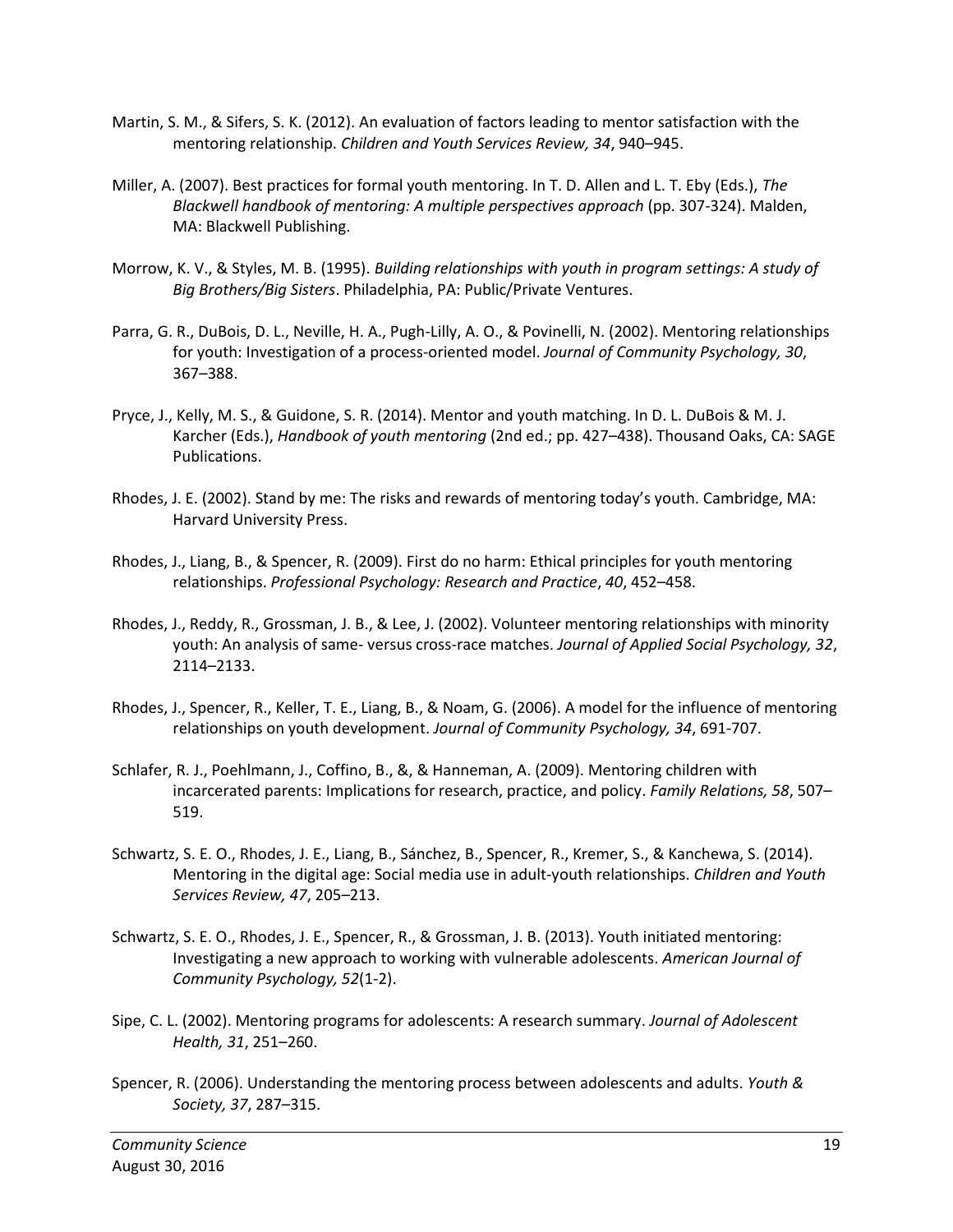- Spencer, R. (2007). "It's not what I expected": A qualitative study of youth mentoring relationship failures. *Journal of Adolescent Research, 22*, 331–354.
- Spencer, R., & Basualdo-Delmonico, A. (2014). Termination and closure of mentoring relationships. In D. L. DuBois & M. J. Karcher (Eds.), *Handbook of youth mentoring* (2nd ed.; pp. 469–479). Thousand Oaks, CA: SAGE Publications.
- Spencer, R., Basualdo-Delmonico, A., Walsh, J., & Drew, A. L. (2014). Breaking up is hard to do: A qualitative interview study of how and why youth mentoring relationships end. *Youth & Society*, 1–23.
- Strapp, C. M., Gilles, A. W., Spalding, A. E., Hughes, C. T., Baldwin, A. M., Guy, K. L., Feakin, K. R., Lamb, A.D. (2014). Changes in mentor efficacy and perceptions following participation in a youth mentoring program. *Mentoring & Tutoring: Partnership in Learning, 22*(3), 190–209. doi:10.1080/13611267.2014.927096
- Stukas, A. A. & Tanti, C. (2005). Recruiting and sustaining volunteer mentors. In D. L. DuBois & M. Karcher (Eds.), *Handbook of youth mentoring* (pp. 82–99). Thousand Oaks, CA: Sage.
- Sundeen, R. A., Raskoff, S. A., Garcia, M. C. (2007). Differences in perceived in perceived barriers to volunteering to formal organizations. *Nonprofit Management & Leadership, 17*(3), 279–300.
- Taussig, H. N., & Culhane, S. E. (2014). Impact of a mentoring and skills group program on mental health outcomes for maltreated children in foster care. *Archives of Pediatric Adolescent Medicine, 164*, 739–746.
- Wyman, P. A., Cross, W., Brown. K., Yu, Q., Tu, X., & Eberly, S. (2010). Intervention to strengthen emotional self-regulation in children with emerging mental health problems: Proximal impact on school behavior*. Journal of Abnormal Child Psychology, 38*, 707–720.
- Wymer, Walter W. Jr., & Starnes, B. J. (2001), Conceptual Foundations and practical guidelines for recruiting volunteers to serve in local nonprofit organizations: Part I. *Journal of Nonprofit and Public Sector Marketing, 9*(1/2), 63–96.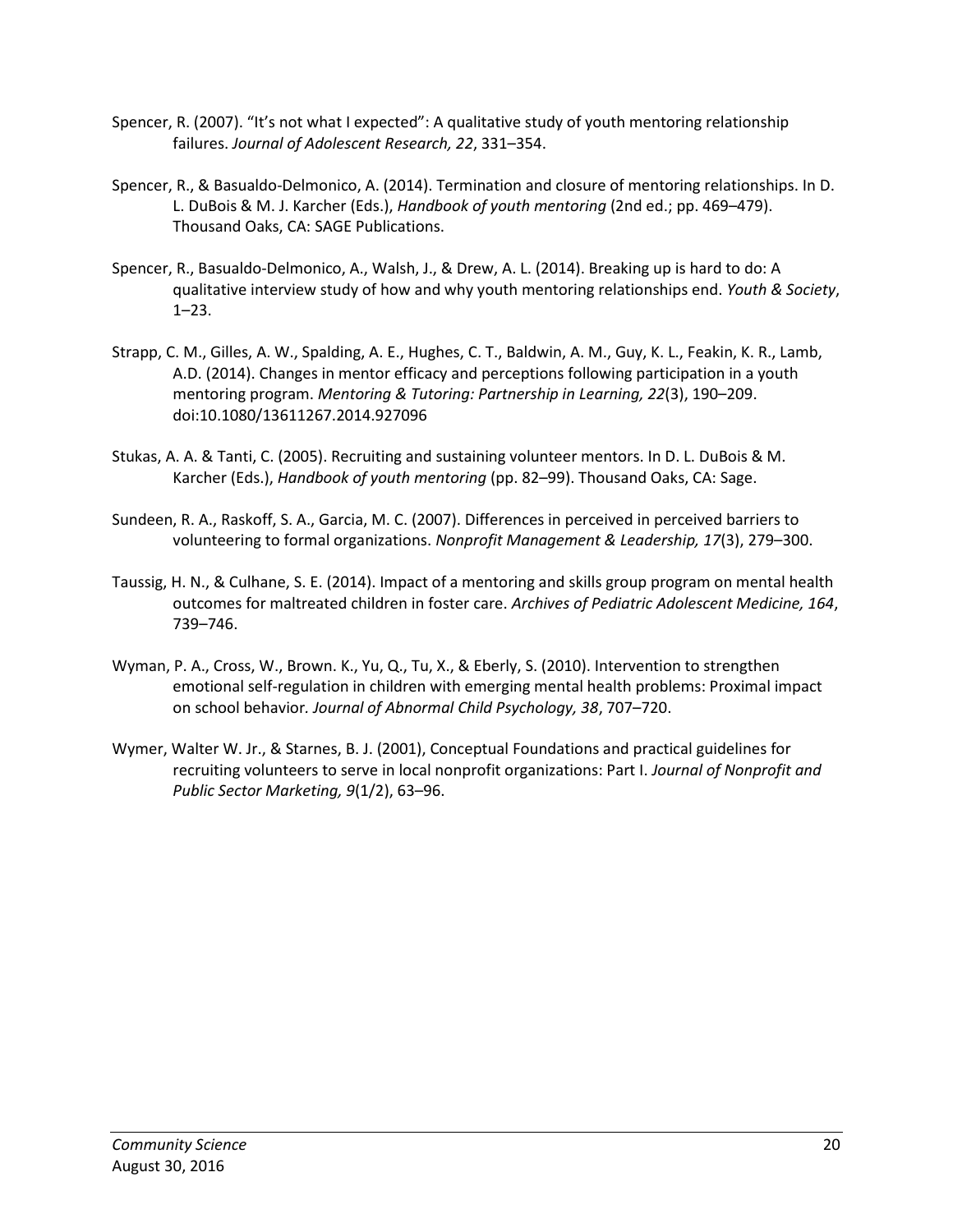<span id="page-25-0"></span>**Appendix A: Matrix of Mentoring Programs Included in the Study**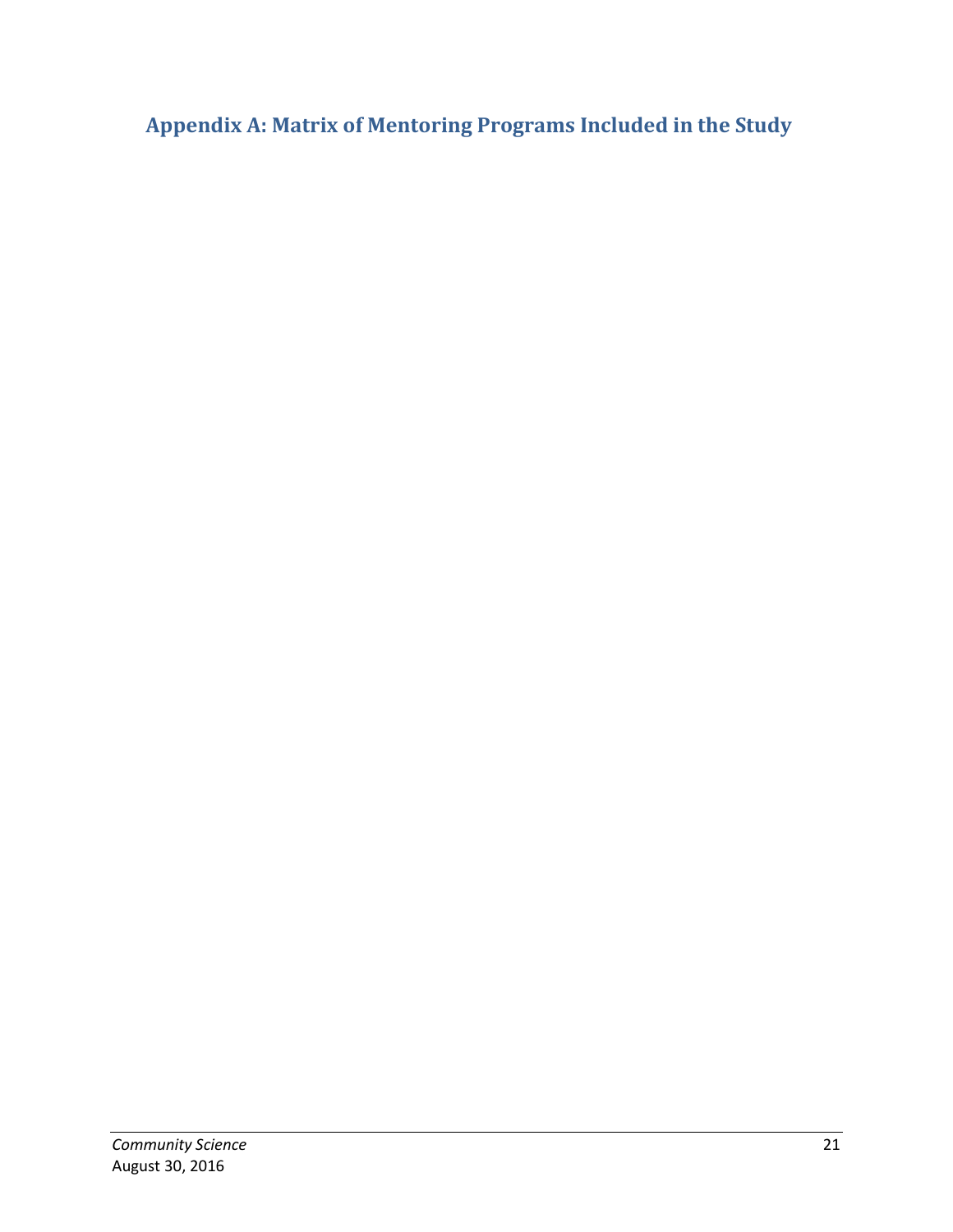|  |  |  |  | <b>Exhibit A1: Basic Program Characteristics</b> |
|--|--|--|--|--------------------------------------------------|
|--|--|--|--|--------------------------------------------------|

|                                                                                                                       |                                                                                                                                                                                                                                                                                                                                                                                                                                                                                                                                                                                                                 | <b>Evidence-based Models</b>                                                                                                                                                                        |                                                                                                                                                                                                                                                                                                                                                                                                                                                                                                                                                                                                                                                                   |
|-----------------------------------------------------------------------------------------------------------------------|-----------------------------------------------------------------------------------------------------------------------------------------------------------------------------------------------------------------------------------------------------------------------------------------------------------------------------------------------------------------------------------------------------------------------------------------------------------------------------------------------------------------------------------------------------------------------------------------------------------------|-----------------------------------------------------------------------------------------------------------------------------------------------------------------------------------------------------|-------------------------------------------------------------------------------------------------------------------------------------------------------------------------------------------------------------------------------------------------------------------------------------------------------------------------------------------------------------------------------------------------------------------------------------------------------------------------------------------------------------------------------------------------------------------------------------------------------------------------------------------------------------------|
|                                                                                                                       | <b>Program Description</b>                                                                                                                                                                                                                                                                                                                                                                                                                                                                                                                                                                                      | or Practices Used                                                                                                                                                                                   | <b>Monitoring and Evaluation</b>                                                                                                                                                                                                                                                                                                                                                                                                                                                                                                                                                                                                                                  |
| 300 Rising<br>Joe Henry, Co-<br>founder, 300 Rising                                                                   | 300 Rising matches youth ages 13 to 18 in a one-<br>on-one mentoring relationship with a caring<br>adult from the community. Mentors have three<br>to four contacts with their mentees each week<br>with at least one face to face meeting. Mentors<br>commit to the mentoring relationship for about<br>3 years on average. The mentoring relationship is<br>designed to provide youth with improved<br>confidence, self-awareness, personal and social-<br>identify, relationships, and social skills.                                                                                                        |                                                                                                                                                                                                     | • Reflection activities with mentors and mentees to<br>collect feedback on the mentoring relationship,<br>mentor and mentee needs, program activities, and<br>opportunities for improvement.                                                                                                                                                                                                                                                                                                                                                                                                                                                                      |
| <b>AALEAD</b><br><b>Mentoring</b><br>Program<br>Tina, Ngo,<br>Mentoring &<br>Volunteer<br>Programs<br>Manager, AALEAD | The AALEAD Mentoring Program matches youth<br>ages 10 to 18 in a one-on-one mentoring<br>relationship with a caring adult from the<br>community. Mentors spend a minimum of 6<br>hours per month with their mentee and commit<br>to the mentoring relationship for at least 1 year.<br>The mentoring relationship is designed to<br>provide youth with a safe avenue to express<br>their feelings and frustrations, improve their self-<br>esteem, foster positive self-identity, give youth<br>opportunities to explore new interests and<br>develop hobbies, and motivate them to pursue<br>higher education. | • Advancing Youth<br>Development (AYD) for<br>Community Youth Work<br>• Elements of Effective<br><b>Practice for Mentoring</b><br>• Big Brothers Big Sisters<br>of America Standards of<br>Practice | • Reflection activities with mentors and mentees to<br>collect feedback on the mentoring relationship,<br>mentor and mentee needs, program activities, and<br>opportunities for improvement.<br>• Recording program attendance to monitor the<br>number of youth participating in each program<br>activity, workshop, or event.<br>• Collecting youth report cards to monitor academic<br>progress.<br>• Monthly mentor logs completed by mentors to<br>monitor mentoring pairs' progress.<br>• Administering pre- and post-program surveys for<br>youth and guardians to measure the outcomes of<br>our programming. Key measures are drawn from<br>PerformWell. |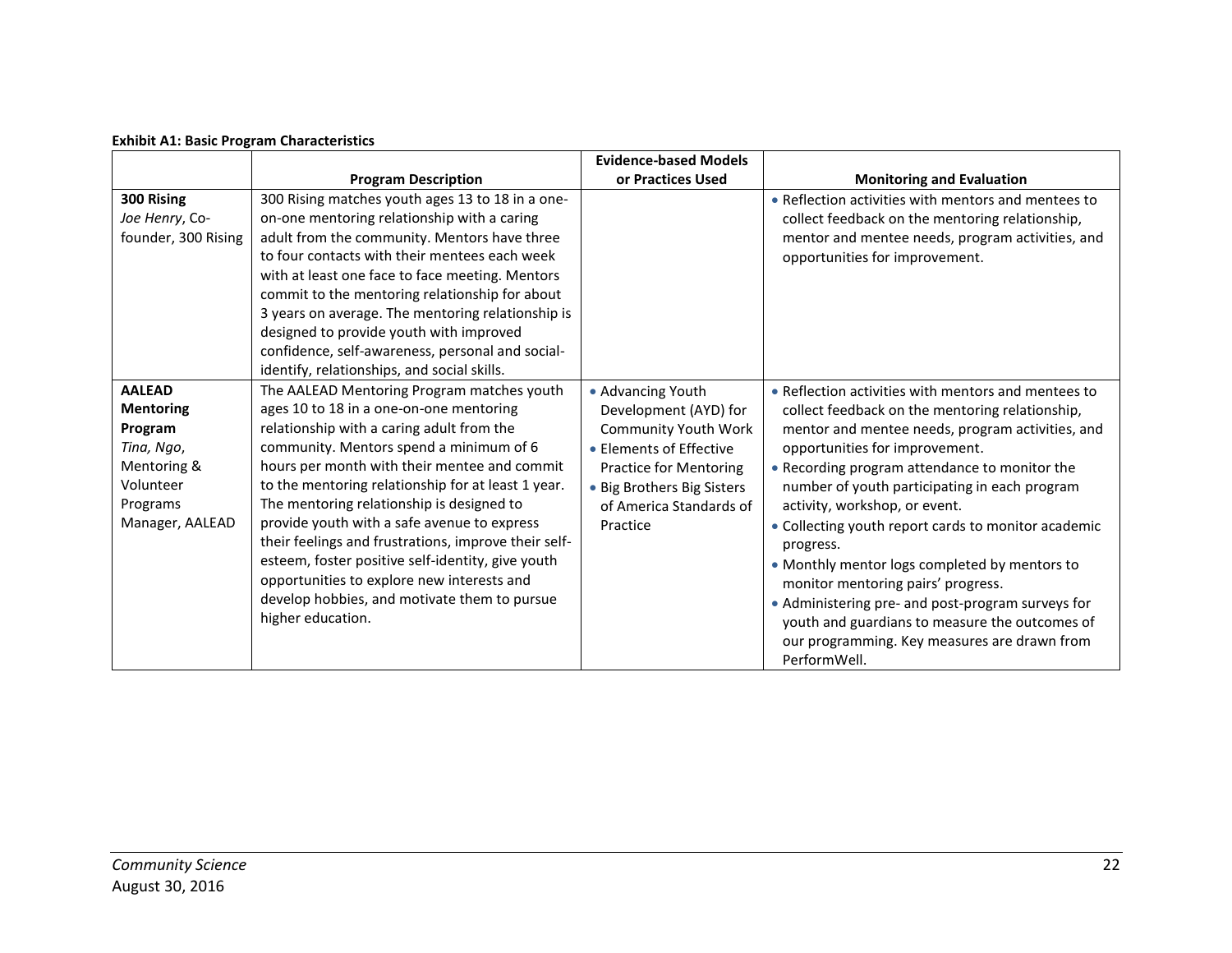|                                                                                                                                                                                           |                                                                                                                                                                                                                                                                                                                                                                                                                                                                                                                                                                                                                                                                               | <b>Evidence-based Models</b>                             |                                                                                                                                                                                                                                                                                                                                                                                                                                                                                                                                                                                                                                                                                                                                                                                                                                                                                                                                                                                                                             |
|-------------------------------------------------------------------------------------------------------------------------------------------------------------------------------------------|-------------------------------------------------------------------------------------------------------------------------------------------------------------------------------------------------------------------------------------------------------------------------------------------------------------------------------------------------------------------------------------------------------------------------------------------------------------------------------------------------------------------------------------------------------------------------------------------------------------------------------------------------------------------------------|----------------------------------------------------------|-----------------------------------------------------------------------------------------------------------------------------------------------------------------------------------------------------------------------------------------------------------------------------------------------------------------------------------------------------------------------------------------------------------------------------------------------------------------------------------------------------------------------------------------------------------------------------------------------------------------------------------------------------------------------------------------------------------------------------------------------------------------------------------------------------------------------------------------------------------------------------------------------------------------------------------------------------------------------------------------------------------------------------|
|                                                                                                                                                                                           | <b>Program Description</b>                                                                                                                                                                                                                                                                                                                                                                                                                                                                                                                                                                                                                                                    | or Practices Used                                        | <b>Monitoring and Evaluation</b>                                                                                                                                                                                                                                                                                                                                                                                                                                                                                                                                                                                                                                                                                                                                                                                                                                                                                                                                                                                            |
| Community<br><b>Bridges Girls High</b><br><b>School Mentoring</b><br><b>Initiative</b><br>Marianne Hope,<br>High School &<br>Mentoring<br>Program Manager,<br>Community<br><b>Bridges</b> | The Community Bridges Girls High School<br>Mentoring Initiative matches young women ages<br>14 to 18 in a one-on-one mentoring relationship<br>with a caring adult from the community during<br>the academic year. Mentors are expected to<br>attend bi-monthly program activities and arrange<br>a mutually desired schedule of contact with<br>mentees outside of these activities. The<br>mentoring relationship is designed to increase<br>self-confidence, provide a venue for healthy<br>relationship development; focus on servant<br>leadership, facilitate effective career mapping;<br>develop pride in identity; and contributed to<br>positive youth development. | • Elements of Effective<br><b>Practice for Mentoring</b> | • Reflection activities with mentors and mentees to<br>collect feedback on the mentoring relationship,<br>mentor and mentee needs, program activities, and<br>opportunities for improvement.<br>• Monthly mentor logs completed by mentors to<br>monitor mentoring pairs' progress.<br>• Progress toward and incidence of high school<br>graduation.<br>• Enrollment in two or four year institutions.<br>• Pride in personal and social identity.<br>• Self-confidence to speak up for themselves,<br>identifying personal challenges and creating<br>solutions to resolving them, and overcoming<br>obstacles.<br>• Capacity for healthy relationship decision making as<br>represented by the ability to see others'<br>perspectives clearly and integrate them with their<br>own.<br>• Commitment to servant leadership as measured by<br>a desire to help others and become more civically<br>engaged.<br>• Articulation of future goals for college and career<br>and identification of ways of achieving said goals. |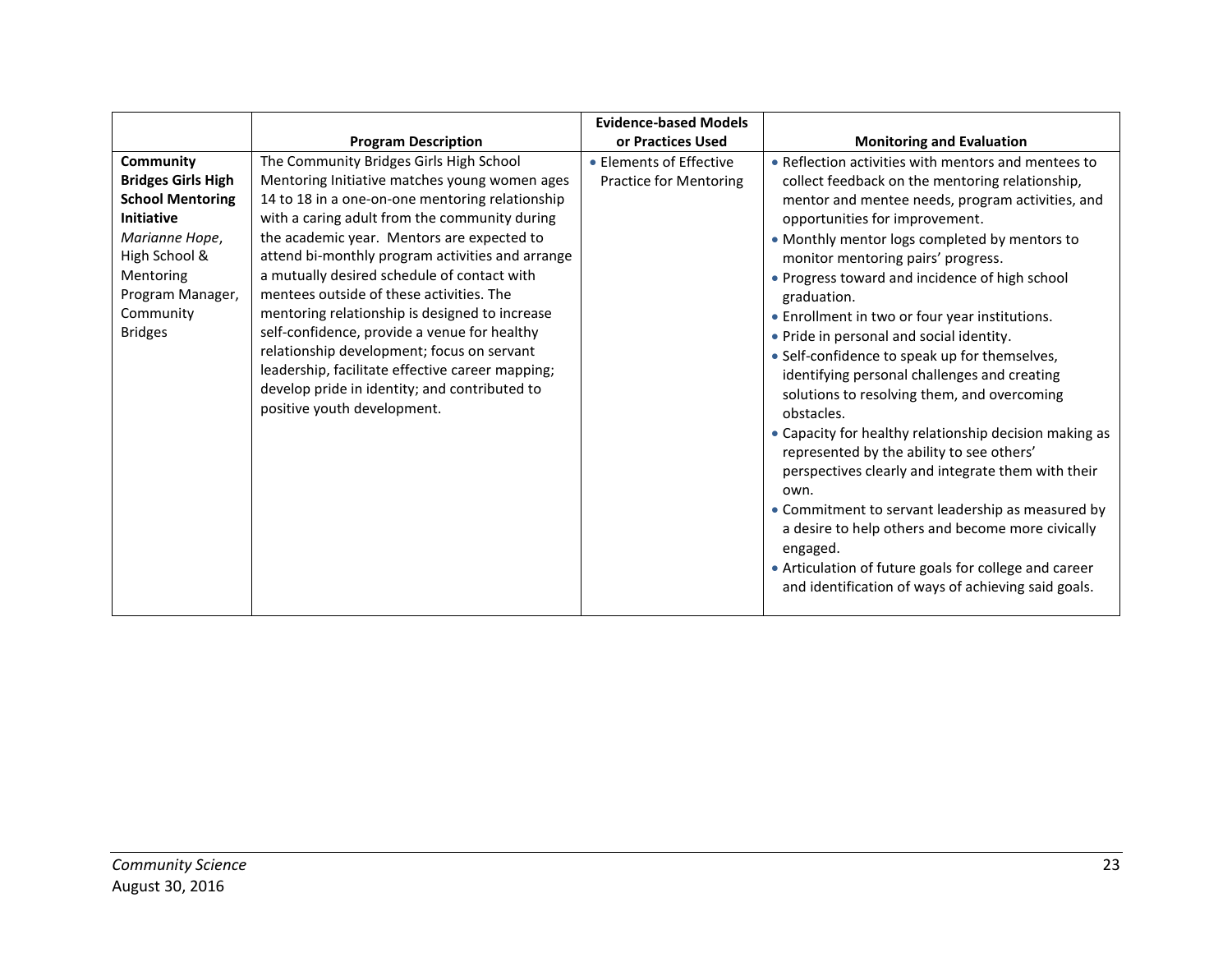|                                                                                    |                                                                                                                                                                                                                                                                                                                                                                                                                                                                                                                                                                                                                                                                                                                | <b>Evidence-based Models</b> |                                                                                                                                                                                                                                                                                                                                                                                                                                                                                        |
|------------------------------------------------------------------------------------|----------------------------------------------------------------------------------------------------------------------------------------------------------------------------------------------------------------------------------------------------------------------------------------------------------------------------------------------------------------------------------------------------------------------------------------------------------------------------------------------------------------------------------------------------------------------------------------------------------------------------------------------------------------------------------------------------------------|------------------------------|----------------------------------------------------------------------------------------------------------------------------------------------------------------------------------------------------------------------------------------------------------------------------------------------------------------------------------------------------------------------------------------------------------------------------------------------------------------------------------------|
|                                                                                    | <b>Program Description</b>                                                                                                                                                                                                                                                                                                                                                                                                                                                                                                                                                                                                                                                                                     | or Practices Used            | <b>Monitoring and Evaluation</b>                                                                                                                                                                                                                                                                                                                                                                                                                                                       |
| <b>Full Circle</b><br><b>Brotherhood</b>                                           | The Full Circle Brotherhood (FCB) mentoring<br>program brings together middle-school aged<br>boys with participants in the Montgomery<br>County Conservation Corps (MCCC) twice per<br>week in a structured group setting during the<br>academic year. The mentoring relationship is<br>designed to encourage, support, and empower<br>youth to lead a healthier life through positive<br>youth development and mentorship. Program<br>activities include recreational activities such as<br>soccer, basketball, and kickball to increase<br>teamwork and interpersonal skills as well as<br>mentor-led workshops for mentees that focus on<br>real life situations and challenges and how to<br>address them. |                              | • Reflection activities with mentors and mentees to<br>collect feedback on the mentoring relationship,<br>mentor and mentee needs, program activities, and<br>opportunities for improvement.<br>• Recording program attendance to monitor the<br>number of youth participating in each program<br>activity, workshop, or event.<br>• Collecting youth report cards to monitor academic<br>progress.<br>• Administering pre- and post-program surveys for<br>youth to measure outcomes. |
| <b>GUYS Mentoring</b><br>Jason Miller,<br>Program Manager,<br>Family Services Inc. | GUYS Mentoring brings together youth with<br>adult mentors weekly in a structured group<br>environment during the academic year. The<br>mentoring relationship and program activities<br>are designed to build resilience, develop pro-<br>social skills and attitudes and minimize the<br>influence of street gangs, bullying, negative peer<br>pressure and drug or alcohol use. The program<br>is designed to intervene before students reach<br>high school to address problem behaviors<br>associated with poor school attendance,<br>academic and social problems that result in<br>disconnection from school and student drop-out.                                                                      |                              | • Reflection activities with mentors and mentees to<br>collect feedback on the mentoring relationship,<br>mentor and mentee needs, program activities, and<br>opportunities for improvement.<br>• Recording program attendance to monitor the<br>number of youth participating in each program<br>activity, workshop, or event.<br>• Collecting youth report cards to monitor academic<br>progress.<br>• Administering pre- and post-program surveys for<br>youth.                     |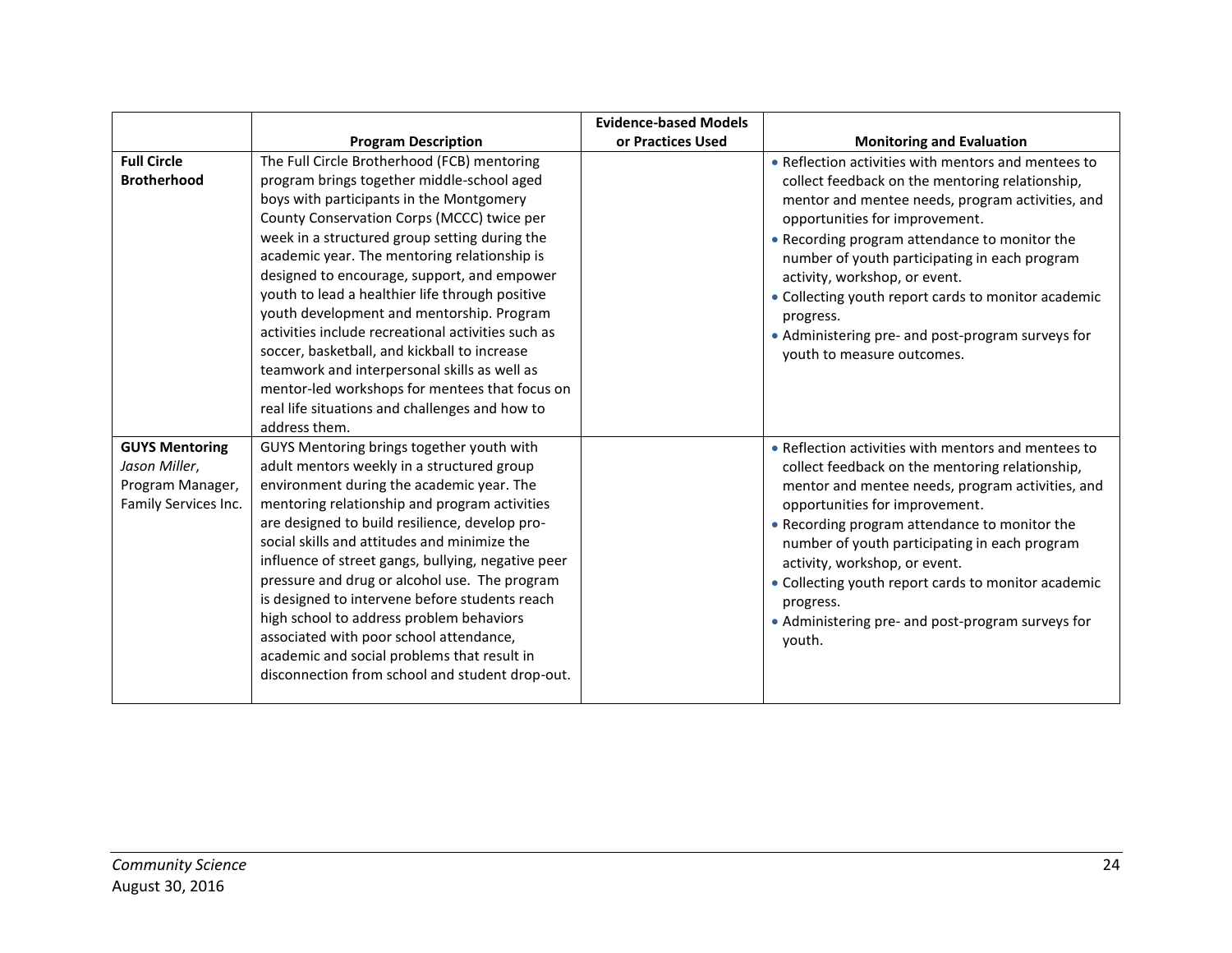|                                                                                                                   |                                                                                                                                                                                                                                                                                                                                                                                                                                                                                                                                                   | <b>Evidence-based Models</b>     |                                                                                                                                                                                                                                                                                                                                                                                                                                                                                                                                                                                                                                                                                                                                                                                                                                                                       |
|-------------------------------------------------------------------------------------------------------------------|---------------------------------------------------------------------------------------------------------------------------------------------------------------------------------------------------------------------------------------------------------------------------------------------------------------------------------------------------------------------------------------------------------------------------------------------------------------------------------------------------------------------------------------------------|----------------------------------|-----------------------------------------------------------------------------------------------------------------------------------------------------------------------------------------------------------------------------------------------------------------------------------------------------------------------------------------------------------------------------------------------------------------------------------------------------------------------------------------------------------------------------------------------------------------------------------------------------------------------------------------------------------------------------------------------------------------------------------------------------------------------------------------------------------------------------------------------------------------------|
|                                                                                                                   | <b>Program Description</b>                                                                                                                                                                                                                                                                                                                                                                                                                                                                                                                        | or Practices Used                | <b>Monitoring and Evaluation</b>                                                                                                                                                                                                                                                                                                                                                                                                                                                                                                                                                                                                                                                                                                                                                                                                                                      |
| I AM College<br><b>READY</b><br>Morris Hudson,<br><b>Chief Executive</b><br>Officer, Family<br>Learning Solutions | I AM College READY, formerly known as<br>B.R.O.T.H.E.R.S, is a peer-to-peer mentoring<br>model that partners high school students with<br>peers in a structured group setting on a weekly<br>basis. The program is designed to support<br>academic development and post-secondary<br>enrollment, career attainment. The program also<br>works with parents to inform them of their<br>student's options for academic achievement and<br>career and enable them to support their<br>children's efforts at attaining college or career<br>training. | • Hudson Peer Mentoring<br>Model | • Reflection activities with mentors and mentees to<br>collect feedback on the mentoring relationship,<br>mentor and mentee needs, program activities, and<br>opportunities for improvement.<br>• Rates of attendance and incidence of in-school<br>behavioral issues.<br>• Progress toward and incidence of high school<br>graduation.<br>• Enrollment in two or four year institutions<br>• Engagement in gang activity and involvement in the<br>juvenile justice system.<br>• Self-confidence to speak up for themselves,<br>identifying personal challenges and creating<br>solutions to resolving them, and overcoming<br>obstacles.<br>• Articulation of future goals for college and career<br>and identification of ways of achieving said goals.<br>• Knowledge of key topics related to physical and<br>mental wellness, career skills, and social skills. |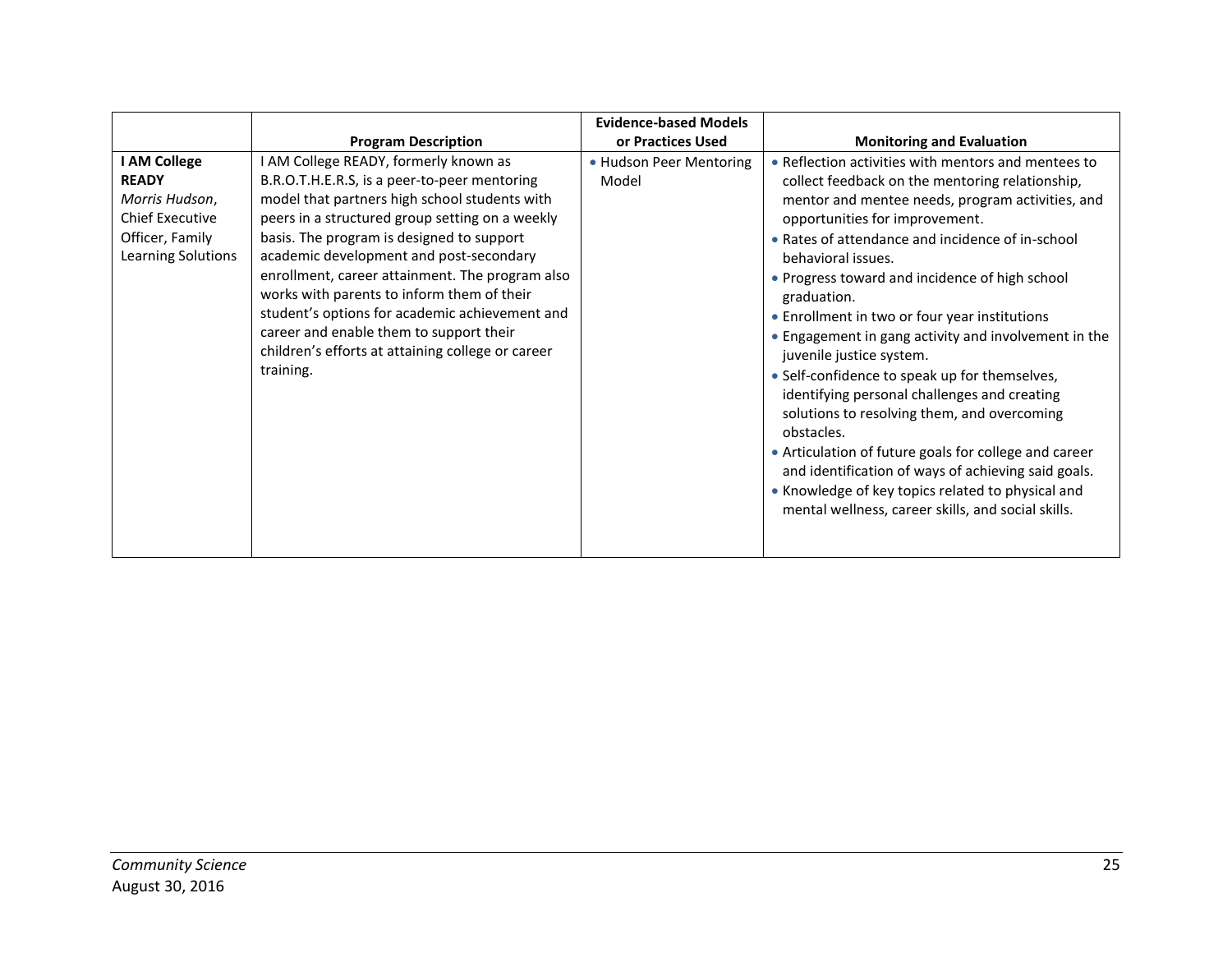|                                                                                                           |                                                                                                                                                                                                                                                                                                                                                                                                                                                                                                                 | <b>Evidence-based Models</b>           |                                                                                                                                                                                                                                                                                                                                                                                                                                                                                                                                                                                                                                                                                                                                                                                                                                                                                              |
|-----------------------------------------------------------------------------------------------------------|-----------------------------------------------------------------------------------------------------------------------------------------------------------------------------------------------------------------------------------------------------------------------------------------------------------------------------------------------------------------------------------------------------------------------------------------------------------------------------------------------------------------|----------------------------------------|----------------------------------------------------------------------------------------------------------------------------------------------------------------------------------------------------------------------------------------------------------------------------------------------------------------------------------------------------------------------------------------------------------------------------------------------------------------------------------------------------------------------------------------------------------------------------------------------------------------------------------------------------------------------------------------------------------------------------------------------------------------------------------------------------------------------------------------------------------------------------------------------|
|                                                                                                           | <b>Program Description</b>                                                                                                                                                                                                                                                                                                                                                                                                                                                                                      | or Practices Used                      | <b>Monitoring and Evaluation</b>                                                                                                                                                                                                                                                                                                                                                                                                                                                                                                                                                                                                                                                                                                                                                                                                                                                             |
| Intergenerational<br><b>Bridges</b><br>Carol Croll, Senior<br>Director, Heyman<br><b>Interages Center</b> | Intergenerational Bridges matches students ages<br>8 to 14 that are studying English for Speakers of<br>Other Languages (ESOL) at school with older<br>adult mentors. Mentors meet weekly with<br>students during the academic year in a group<br>setting and help them build self-confidence<br>through social and emotional support and<br>develop language proficiency through activities<br>such as books or magazines, games, puzzles,<br>conversations, art projects, writing, and help<br>with homework. |                                        | • Reflection activities with mentors and mentees to<br>collect feedback on the mentoring relationship,<br>mentor and mentee needs, program activities, and<br>opportunities for improvement.<br>• Teachers rate student progress in the areas of<br>social skills, English language, and self-esteem at<br>mid-year and the end-of-year.<br>• Mentors rate their individual student's progress in<br>the areas of social skills, English language, and self-<br>esteem at mid-year and the end-of-year.<br>• Mentors completed surveys regarding overall<br>program activities, the effectiveness of program<br>management and the impact of serving as a mentor<br>on their own quality of life.<br>• Students complete a post - program survey to<br>assess their improvement in English, their<br>improvement in peer and adult interactions, and<br>their satisfaction with the program. |
| <b>Making a New</b><br><b>United People</b>                                                               | MANUP brings together youth ages 12 to 19 with<br>adult mentors weekly in a structured group                                                                                                                                                                                                                                                                                                                                                                                                                    | • Advancing Youth<br>Development (AYD) | • Reflection activities with mentors and mentees to<br>collect feedback on the mentoring relationship,                                                                                                                                                                                                                                                                                                                                                                                                                                                                                                                                                                                                                                                                                                                                                                                       |
| (MANUP)<br><b>Mentoring</b>                                                                               | environment. Key program activities include role<br>playing to develop for conflict management                                                                                                                                                                                                                                                                                                                                                                                                                  |                                        | mentor and mentee needs, program activities, and<br>opportunities for improvement.                                                                                                                                                                                                                                                                                                                                                                                                                                                                                                                                                                                                                                                                                                                                                                                                           |
| Program                                                                                                   | skills, college preparatory sessions, financial                                                                                                                                                                                                                                                                                                                                                                                                                                                                 |                                        | • Law enforcement and juvenile justice system                                                                                                                                                                                                                                                                                                                                                                                                                                                                                                                                                                                                                                                                                                                                                                                                                                                |
| Brandon Johns,                                                                                            | management workshops, health and nutrition                                                                                                                                                                                                                                                                                                                                                                                                                                                                      |                                        | involvement.                                                                                                                                                                                                                                                                                                                                                                                                                                                                                                                                                                                                                                                                                                                                                                                                                                                                                 |
| Executive Director,                                                                                       | symposiums, workforce development tutorials,                                                                                                                                                                                                                                                                                                                                                                                                                                                                    |                                        |                                                                                                                                                                                                                                                                                                                                                                                                                                                                                                                                                                                                                                                                                                                                                                                                                                                                                              |
| <b>MANUP</b>                                                                                              | and other activities to promote education, self-                                                                                                                                                                                                                                                                                                                                                                                                                                                                |                                        |                                                                                                                                                                                                                                                                                                                                                                                                                                                                                                                                                                                                                                                                                                                                                                                                                                                                                              |
|                                                                                                           | empowerment, economic awareness and social                                                                                                                                                                                                                                                                                                                                                                                                                                                                      |                                        |                                                                                                                                                                                                                                                                                                                                                                                                                                                                                                                                                                                                                                                                                                                                                                                                                                                                                              |
|                                                                                                           | responsibility.                                                                                                                                                                                                                                                                                                                                                                                                                                                                                                 |                                        |                                                                                                                                                                                                                                                                                                                                                                                                                                                                                                                                                                                                                                                                                                                                                                                                                                                                                              |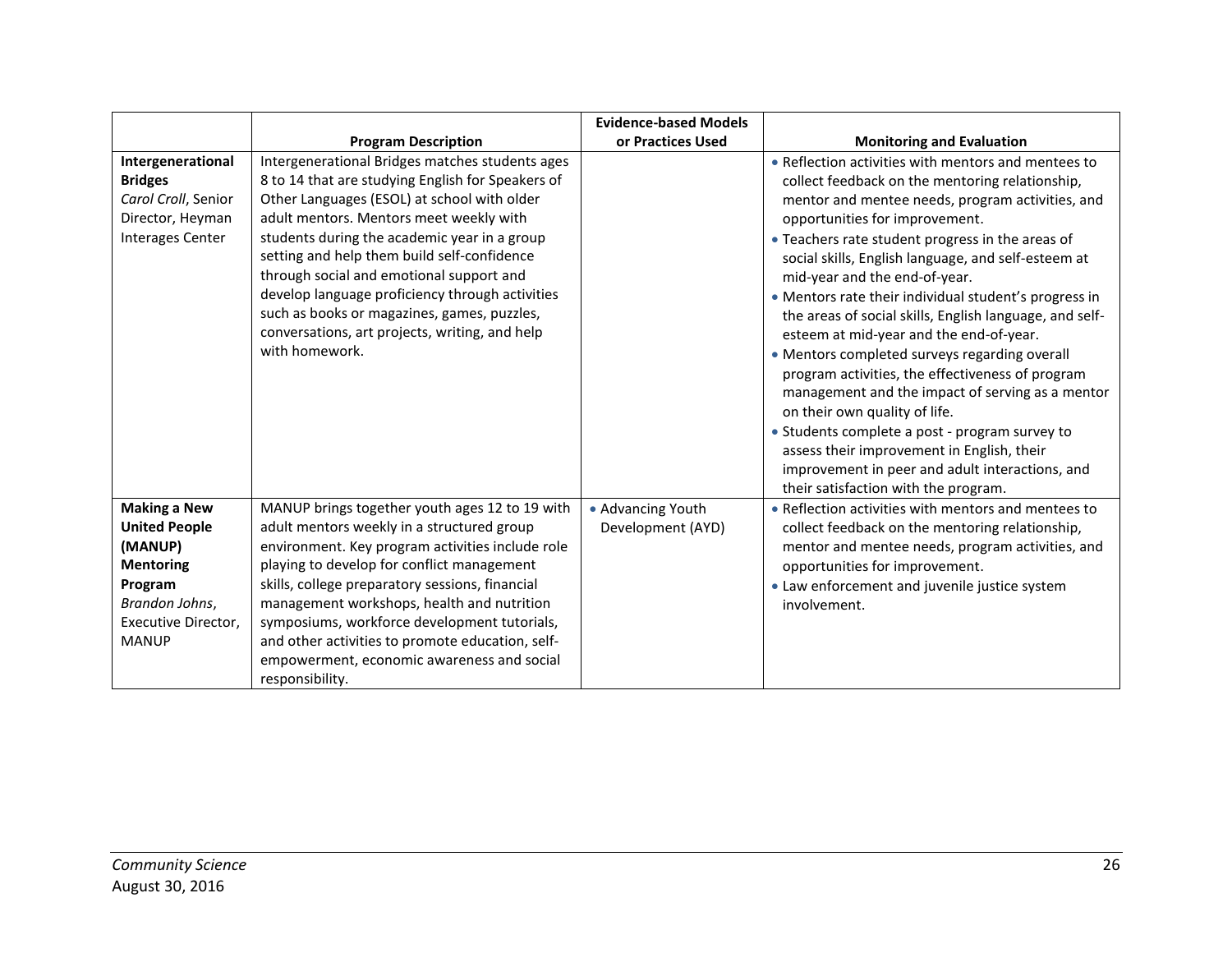|                     |                                                  | <b>Evidence-based Models</b> |                                                      |
|---------------------|--------------------------------------------------|------------------------------|------------------------------------------------------|
|                     | <b>Program Description</b>                       | or Practices Used            | <b>Monitoring and Evaluation</b>                     |
| <b>Rockville</b>    | Rockville Mentoring Program matches children     |                              | • Reflection activities with mentors and mentees to  |
| <b>Mentoring</b>    | aged 8 to 14 in a one-on-one mentoring           |                              | collect feedback on the mentoring relationship,      |
| Program             | relationship with a caring adult. Mentors and    |                              | mentor and mentee needs, program activities, and     |
| Kate Bouwkamp,      | mentees meet weekly in a structured group        |                              | opportunities for improvement.                       |
| Community           | setting during the academic year. The mentor     |                              | • Recording program attendance to monitor the        |
| Services Program    | helps with homework for half of the session and  |                              | number of youth participating in each program        |
| Coordinator, City   | engages in recreational activities for the other |                              | activity, workshop, or event.                        |
| of Rockville        | half.                                            |                              | • Collecting youth report cards to monitor academic  |
| Department of       |                                                  |                              | progress.                                            |
| Recreation and      |                                                  |                              | • Administering pre- and post-program surveys for    |
| Parks               |                                                  |                              | youth.                                               |
| You Have the        | You Have the Power! (YHTP!), is a peer-to-peer   |                              | • Reflection activities with mentors and mentees to  |
| Power!              | mentoring model that partners high school        |                              | collect feedback on the mentoring relationship,      |
| Robyn Glass,        | students with middle and elementary school       |                              | mentor and mentee needs, program activities, and     |
| Executive Director, | students in a structured group setting over a 12 |                              | opportunities for improvement.                       |
| Project Change      | week period during the academic year. The        |                              | • Recording program attendance to monitor the        |
|                     | program is designed to raise awareness about     |                              | number of youth participating in each program        |
|                     | the characteristics, risks, and consequences of  |                              | activity, workshop, or event.                        |
|                     | bullying; increase participants' capacity for    |                              | • Administering pre- and post-program surveys for    |
|                     | resilience and healthy conflict resolution; and  |                              | youth to assess their understanding of key bullying  |
|                     | develop self-efficacy.                           |                              | prevention concepts, conflict resolution strategies, |
|                     |                                                  |                              | and level of self-confidence.                        |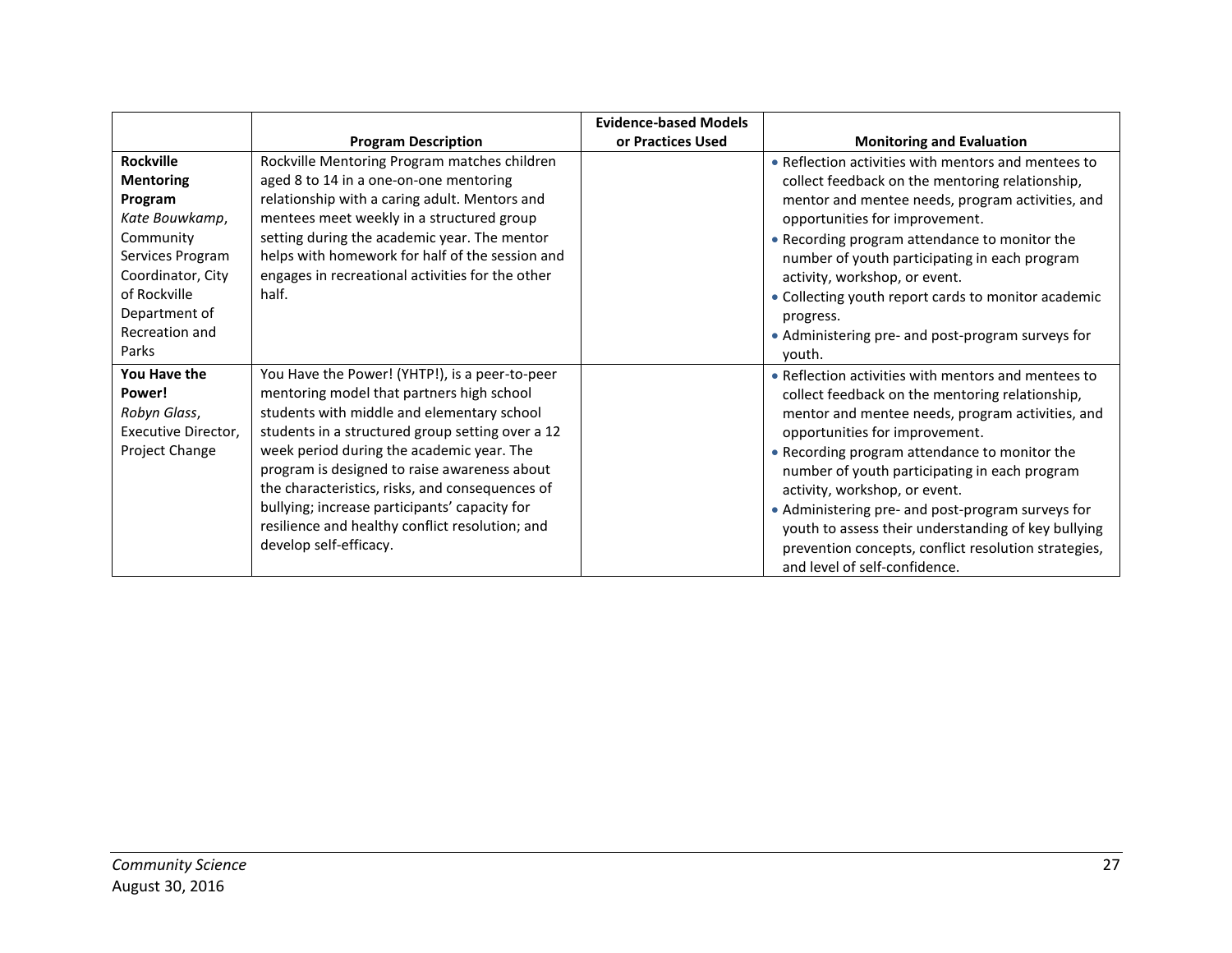|                                                                                                   |                                                                                                                                                                                                                                               | <b>Evidence-based Models</b>                                                    |                                                                                                                                                                                                                                                                                                             |
|---------------------------------------------------------------------------------------------------|-----------------------------------------------------------------------------------------------------------------------------------------------------------------------------------------------------------------------------------------------|---------------------------------------------------------------------------------|-------------------------------------------------------------------------------------------------------------------------------------------------------------------------------------------------------------------------------------------------------------------------------------------------------------|
|                                                                                                   | <b>Program Description</b>                                                                                                                                                                                                                    | or Practices Used                                                               | <b>Monitoring and Evaluation</b>                                                                                                                                                                                                                                                                            |
| <b>Youth Links</b><br>Ottoniel Perez,<br>Mentoring<br>Coordinator, YMCA                           | Youth Links matches children in need of<br>assistance and youth in transition from foster<br>care ages 5 to 15 in a one-on-one mentoring<br>relationship with a caring adult from the                                                         | • Elements of Effective<br>Practice for Mentoring<br>• Big Brothers Big Sisters | • Reflection activities with mentors and mentees to<br>collect feedback on the mentoring relationship,<br>mentor and mentee needs, program activities, and                                                                                                                                                  |
| Youth & Family<br>Services                                                                        | community. The program is a collaboration<br>through Child Welfare, the Circuit Court,<br>Montgomery County Public Schools, the                                                                                                               | of America Standards of<br>Practice                                             | opportunities for improvement.<br>• Periodic survey of mentees to assess satisfaction,<br>benefits of mentoring, and opportunities to<br>improve the mentoring experience.                                                                                                                                  |
| Laura Brown,<br>Mentoring<br>Recruitment<br>Specialist, YMCA<br>Youth & Family<br><b>Services</b> | Department of Juvenile Services and the YMCA.<br>Mentors provide youth with alternative<br>relationship models that involve trust, support<br>and caring. Mentors also provide mentees with<br>an opportunity to develop basic social skills. |                                                                                 | • Periodic survey of mentors to assess satisfaction,<br>progress, ongoing needs, and opportunities to<br>improve the mentoring experience.<br>• Survey of guardians after at least 6 months to get<br>the parents' perspective on the mentoring<br>relationship and child's needs.<br>• Child welfare data. |

#### **Exhibit A2: Additional Program Characteristics**

|            |            |            |                  |               |                          | Pre-<br>match   |                   |             | Approximate            |
|------------|------------|------------|------------------|---------------|--------------------------|-----------------|-------------------|-------------|------------------------|
|            | Service    | Type of    | Mentee           | <b>Mentor</b> | <b>Recruitment &amp;</b> | <b>Training</b> | <b>Monitoring</b> | Evaluation  | <b>Number of Youth</b> |
| Program    | Location   | mentoring  | Demographic      | Demographic   | Screening                | (Hours)         | Frequency         | Type        | Served                 |
| 300 Rising | Primarily  | Primarily  | Youth ages 13 to | Adults 18 or  | <b>Mentors</b>           | 16              | At least once per | Collects    | 20                     |
|            | community- | One-to-One | 18               | older         | complete an              |                 | week              | process     |                        |
|            | based      |            |                  |               | application,             |                 |                   | information |                        |
|            |            |            |                  |               | background               |                 |                   |             |                        |
|            |            |            |                  |               | check, and               |                 |                   |             |                        |
|            |            |            |                  |               | undergo an               |                 |                   |             |                        |
|            |            |            |                  |               | extensive review         |                 |                   |             |                        |
|            |            |            |                  |               | process with             |                 |                   |             |                        |
|            |            |            |                  |               | program staff            |                 |                   |             |                        |
|            |            |            |                  |               | before being             |                 |                   |             |                        |
|            |            |            |                  |               | connected with           |                 |                   |             |                        |
|            |            |            |                  |               | mentees.                 |                 |                   |             |                        |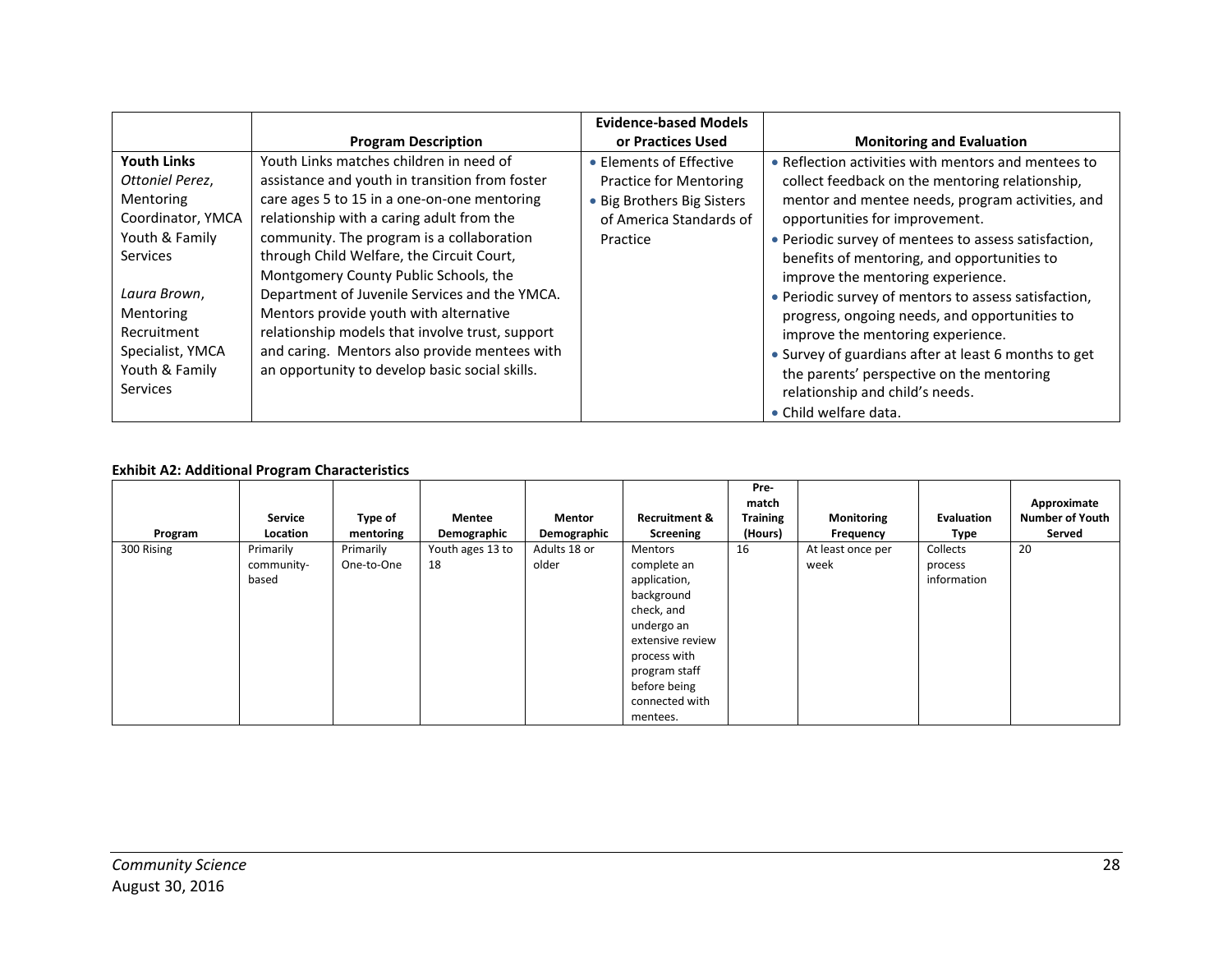|                                   |                                         |                         |                              |                                                                                                      |                                                                                                                                                                                            | Pre-<br>match              |                                |                                                   | Approximate                      |
|-----------------------------------|-----------------------------------------|-------------------------|------------------------------|------------------------------------------------------------------------------------------------------|--------------------------------------------------------------------------------------------------------------------------------------------------------------------------------------------|----------------------------|--------------------------------|---------------------------------------------------|----------------------------------|
| Program                           | Service<br>Location                     | Type of<br>mentoring    | <b>Mentee</b><br>Demographic | <b>Mentor</b><br>Demographic                                                                         | <b>Recruitment &amp;</b><br>Screening                                                                                                                                                      | <b>Training</b><br>(Hours) | <b>Monitoring</b><br>Frequency | <b>Evaluation</b><br><b>Type</b>                  | <b>Number of Youth</b><br>Served |
| AALEAD                            | Primarily<br>community-<br>based        | Primarily<br>One-to-One | Youth ages 10 to<br>18       | Adults 21 or<br>older                                                                                | Mentors<br>complete an<br>application,<br>background<br>check, and<br>undergo an<br>extensive review<br>process with<br>program staff<br>before being<br>connected with<br>mentees.        | $\overline{4}$             | At least once per<br>month     | Collects<br>process and<br>outcome<br>information | 20                               |
| <b>Community Bridges</b>          | Primarily<br>community-<br>based        | Primarily<br>One-to-One | Young women<br>ages 14 to 18 | Adults 18 or<br>older                                                                                | <b>Mentors</b><br>complete an<br>application,<br>background<br>check, and<br>undergo an<br>extensive review<br>process with<br>program staff<br>before being<br>connected with<br>mentees. | $\overline{3}$             | At least once per<br>month     | Collects<br>process and<br>outcome<br>information | 20                               |
| <b>Full Circle</b><br>Brotherhood | Primarily<br>school- or<br>center-based | Team<br>Mentoring       | Middle-school<br>aged boys   | Individuals 17<br>or older<br>recruited from<br>the<br>Montgomery<br>County<br>Conservation<br>Corps | <b>Mentors</b><br>complete an<br>application,<br>background<br>check, and<br>undergo an<br>extensive review<br>process with<br>program staff<br>before being<br>connected with<br>mentees. | 12                         | At least once per<br>week      | Collects<br>process and<br>outcome<br>information | 20                               |
| <b>GUYS Mentoring</b>             | Primarily<br>school- or<br>center-based | Group<br>Mentoring      | Middle-school<br>aged boys   | Adults 18 or<br>older                                                                                | Mentors are<br>recruited from<br>amongst school<br>staff.                                                                                                                                  | $\mathbf 0$                | At least once per<br>week      | Collects<br>process and<br>outcome<br>information | 60                               |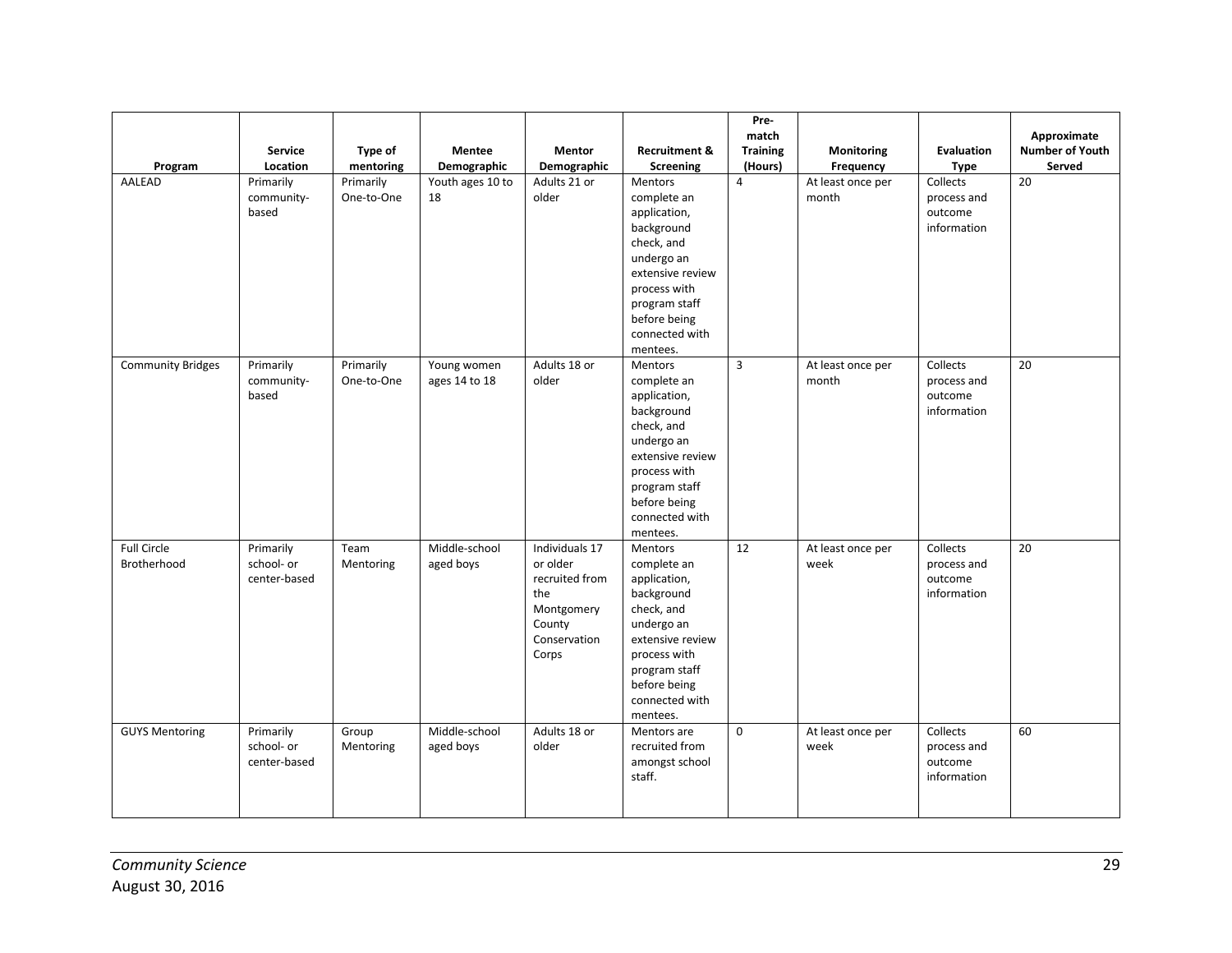| Program                             | <b>Service</b><br>Location              | <b>Type of</b><br>mentoring | <b>Mentee</b><br>Demographic | <b>Mentor</b><br>Demographic | <b>Recruitment &amp;</b><br>Screening                                                                                                                                                      | Pre-<br>match<br><b>Training</b><br>(Hours) | Monitoring<br>Frequency    | Evaluation<br><b>Type</b>                         | Approximate<br>Number of Youth<br>Served |
|-------------------------------------|-----------------------------------------|-----------------------------|------------------------------|------------------------------|--------------------------------------------------------------------------------------------------------------------------------------------------------------------------------------------|---------------------------------------------|----------------------------|---------------------------------------------------|------------------------------------------|
| I AM COLLGE READY                   | Primarily<br>school- or<br>center-based | Peer<br>Mentoring           | High school aged<br>vouth    | High-school<br>students      | Youth are<br>recruited from<br>within the school<br>to work with<br>other children<br>and youth                                                                                            | 4                                           | At least once per<br>week  | Collects<br>process and<br>outcome<br>information | 50                                       |
| Intergenerational<br><b>Bridges</b> | Primarily<br>school- or<br>center-based | Primarily<br>One-to-One     | Students ages 8<br>to 14     | Adults age 50<br>or older    | <b>Mentors</b><br>complete an<br>application,<br>background<br>check, and<br>undergo an<br>extensive review<br>process with<br>program staff<br>before being<br>connected with<br>mentees. | $\overline{4}$                              | At least once per<br>week  | Collects<br>process and<br>outcome<br>information | 106                                      |
| M.A.N.U.P                           | Primarily<br>school- or<br>center-based | Primarily<br>One-to-One     | Youth ages 12 to<br>19       | Adults over the<br>age of 18 | Mentors<br>complete an<br>application,<br>background<br>check, and<br>undergo an<br>extensive review<br>process with<br>program staff<br>before being<br>connected with<br>mentees.        | 6                                           | At least once per<br>month | Collects<br>process and<br>outcome<br>information | 80                                       |
| Rockville Mentoring<br>Program      | Primarily<br>school- or<br>center-based | Primarily<br>One-to-One     | Youth ages 8 to<br>14        | Individuals 16<br>or older   | Mentors<br>complete an<br>application,<br>background<br>check, and<br>undergo an<br>extensive review<br>process with<br>program staff<br>before being<br>connected with<br>mentees.        | 4                                           | At least once per<br>month | Collects<br>process and<br>outcome<br>information | 35                                       |